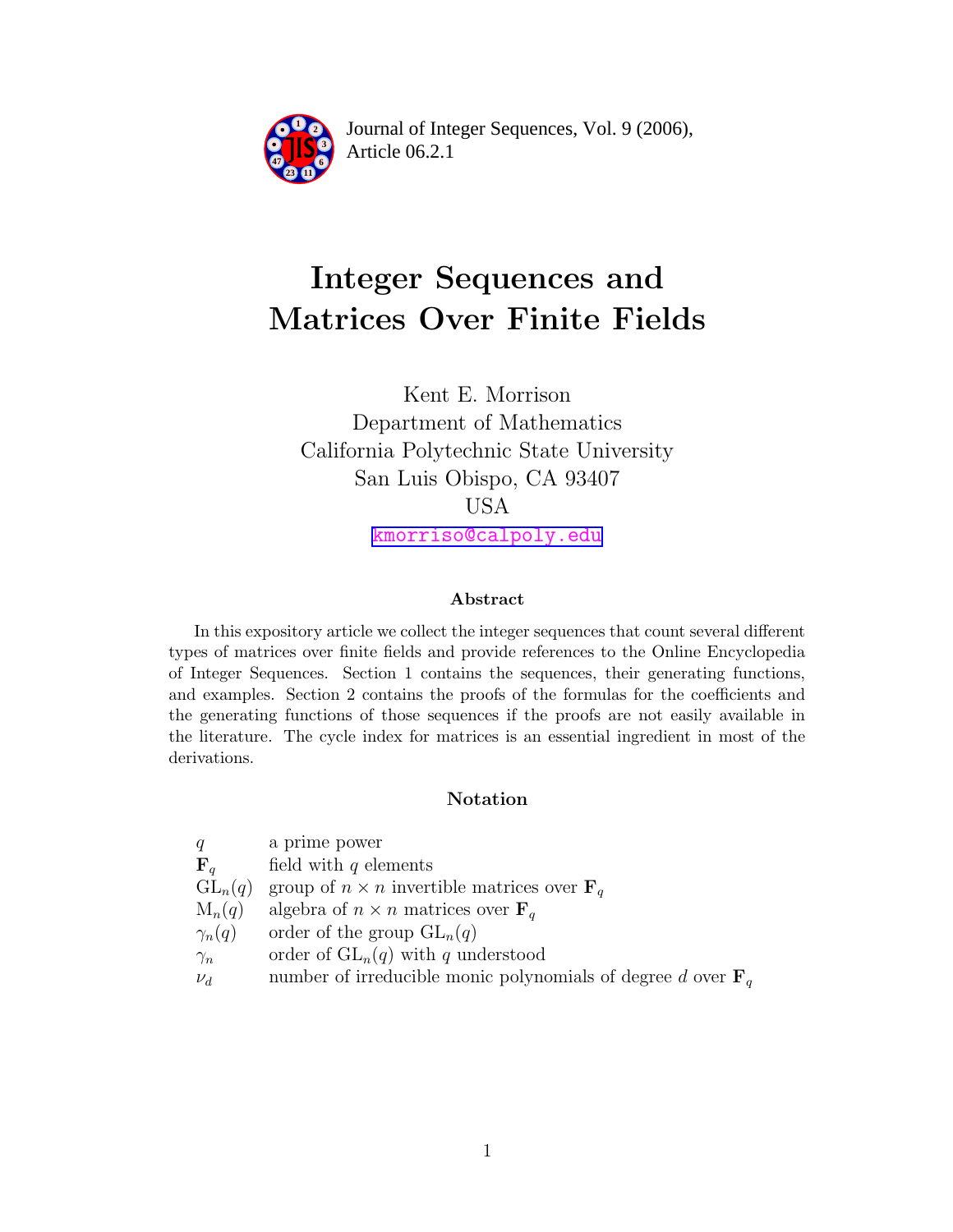| Sequences                                | Section   | <b>OEIS</b>       |
|------------------------------------------|-----------|-------------------|
| All matrices                             | 1.1       | A002416           |
| Invertible matrices                      | 1.2       | A002884           |
| Subspaces, $q$ -binomial coefficients    | 1.3       | A022166-188       |
|                                          |           | A006116-122       |
|                                          |           | A015195-217       |
| Splittings (direct sum decompositions)   | 1.4       |                   |
| $q$ -Stirling numbers, $q$ -Bell numbers | 1.4       |                   |
| Flags of subspaces                       | 1.5       | A005329, A069777  |
| Linear binary codes                      | 1.6       | A022166, A076831  |
| Matrices by rank                         | 1.7       |                   |
| Linear derangements                      | 1.8, 2.2  | A002820           |
| Projective derangements                  | 1.8, 2.2  |                   |
| Diagonalizable matrices                  | 1.9, 2.3  |                   |
| Projections                              | 1.10, 2.4 | A053846           |
| Solutions of $A^k = I$                   | 1.11, 2.5 | A053718, 722, 725 |
|                                          |           | A053770-777       |
|                                          |           | A053846-849       |
|                                          |           | A053851-857       |
|                                          |           | A053859-863       |
| Nilpotent matrices                       | 1.12      | A053763           |
| $Cyclic(regular)$ matrices               | 1.13, 2.6 |                   |
| Semi-simple matrices                     | 1.14, 2.7 |                   |
| Separable matrices                       | 1.15, 2.8 |                   |
| Conjugacy classes                        | 1.16, 2.9 | A070933, A082877  |

# 1 The Sequences

References to the Online Encyclopedia of Integer Sequences (OEIS) are accurate as of February 1, 2006. Sequences mentioned in this article may have been added since then and entries in the OEIS may have been modified.

# 1.1  $n \times n$  matrices over  $\mathbf{F}_q$

Over the field  $\mathbf{F}_q$  the number of  $n \times n$  matrices is  $q^{n^2}$ . For  $q = 2$  this sequence is A002416 of the OEIS, indexed from  $n = 0$ . The terms for  $0 \le n \le 4$  are

1, 2, 16, 512, 65536.

### 1.2 Invertible matrices

The number of invertible  $n \times n$  matrices is given by

$$
\gamma_n(q) := |\mathrm{GL}_n(q)| = (q^n - 1)(q^n - q)(q^n - q^2) \cdots (q^n - q^{n-1}).
$$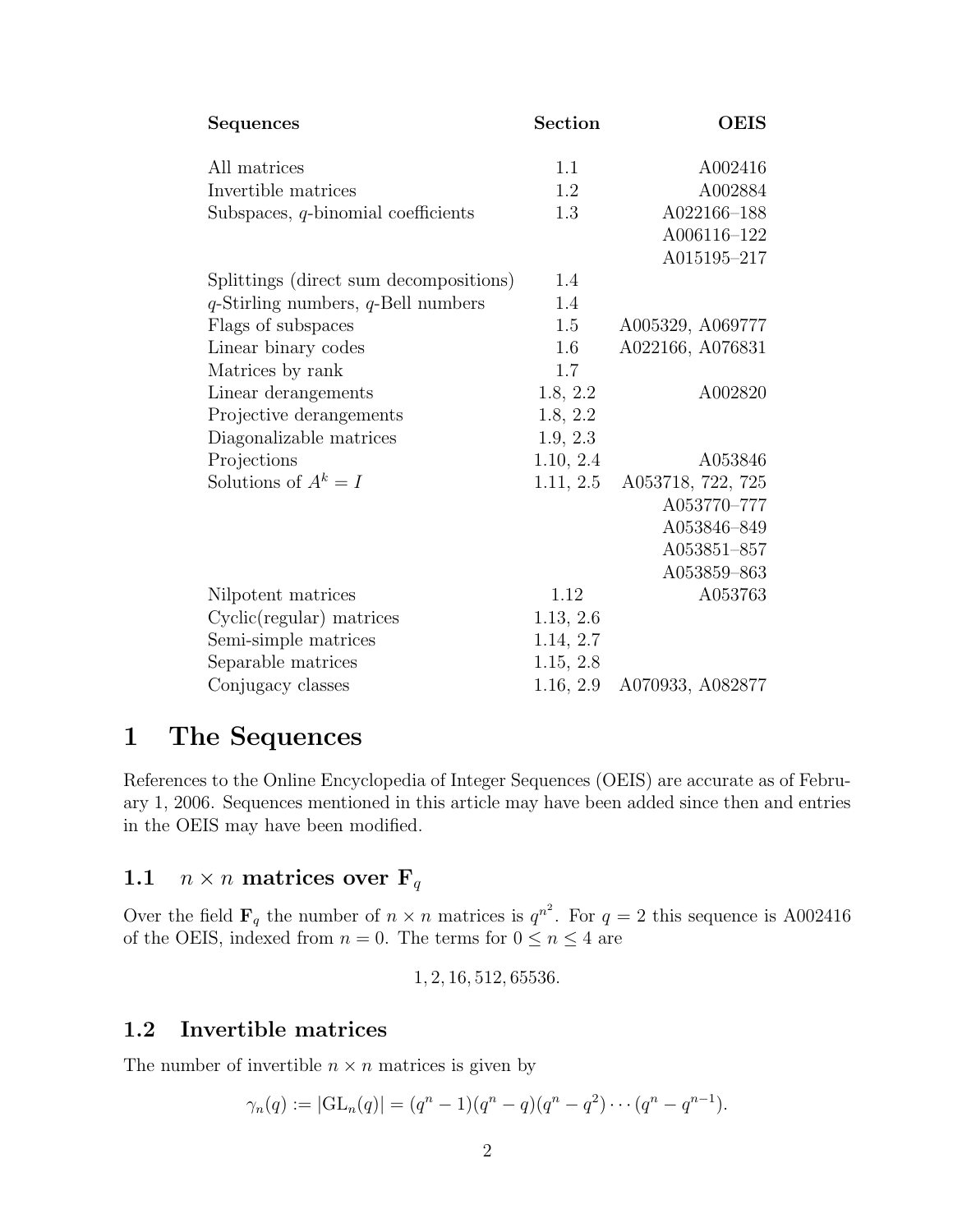We will use  $\gamma_n$  in place of  $\gamma_n(q)$  unless there is a need to be explicit about the base field. It is convenient to define  $\gamma_0$  to be 1. For  $q = 2$  the sequence is A002884, and from  $\gamma_0$  to  $\gamma_5$  the terms are

1, 1, 6, 168, 20160, 9999360.

A second formula for  $\gamma_n$  is

$$
\gamma_n = (q-1)^n q^{\binom{n}{2}} [n]_q!,
$$

where  $[n]_q! := [n]_q [n-1]_q \cdots [2]_q [1]_q$  and  $[i]_q := 1 + q + q^2 + \cdots + q^{i-1}$  are the q-analogs of n! and i. Also,  $[i]_q$  is the number of points in the projective space of dimension  $i-1$  over  $\mathbf{F}_q$ .

A third formula is

$$
\gamma_n = (-1)^n q^{\binom{n}{2}} (q;q)_n,
$$

where  $(a;q)_n$  is defined for  $n > 0$  by

$$
(a;q)_n := \prod_{j=0}^{n-1} (1 - aq^j).
$$

Construct a random  $n \times n$  matrix over  $\mathbf{F}_q$  by choosing the entries independently and uniformly from  $\mathbf{F}_q$ . Then  $\gamma_n/q^{n^2}$  is the probability that the matrix is invertible, and this probability has a limit as  $n \to \infty$ 

$$
\lim_{n \to \infty} \frac{\gamma_n}{q^{n^2}} = \prod_{r \ge 1} \left( 1 - \frac{1}{q^r} \right).
$$

For  $q = 2$  the limit is 0.28878 . . . For  $q = 3$  the limit is 0.56012 . . . As  $q \to \infty$  the probability of being invertible goes to 1.

#### 1.3 Subspaces

The number of k-dimensional subspaces of a vector space of dimension n over  $\mathbf{F}_q$  is given by the Gaussian binomial coefficient (also called the  $q$ -binomial coefficient)

$$
\binom{n}{k}_q = \frac{(q^n - 1)(q^n - q)(q^n - q^2) \cdots (q^n - q^{k-1})}{(q^k - 1)(q^k - q)(q^k - q^2) \cdots (q^k - q^{k-1})}.
$$

Also, we define  $\binom{0}{0}$  $\binom{0}{0}_q = 1$ . Other useful expressions for the Gaussian binomial coefficients are

$$
\binom{n}{k}_q = \frac{[n]_q!}{[k]_q! [n-k]_q!},
$$

which shows the q-analog nature of the Gaussian coefficients, and

$$
\binom{n}{k}_q = \frac{\gamma_n}{\gamma_k \gamma_{n-k} q^{k(n-k)}},
$$

which comes from the transitive action of  $GL_n(q)$  on the set of subspaces of dimension k, the denominator being the order of the subgroup stabilizing one of the subspaces.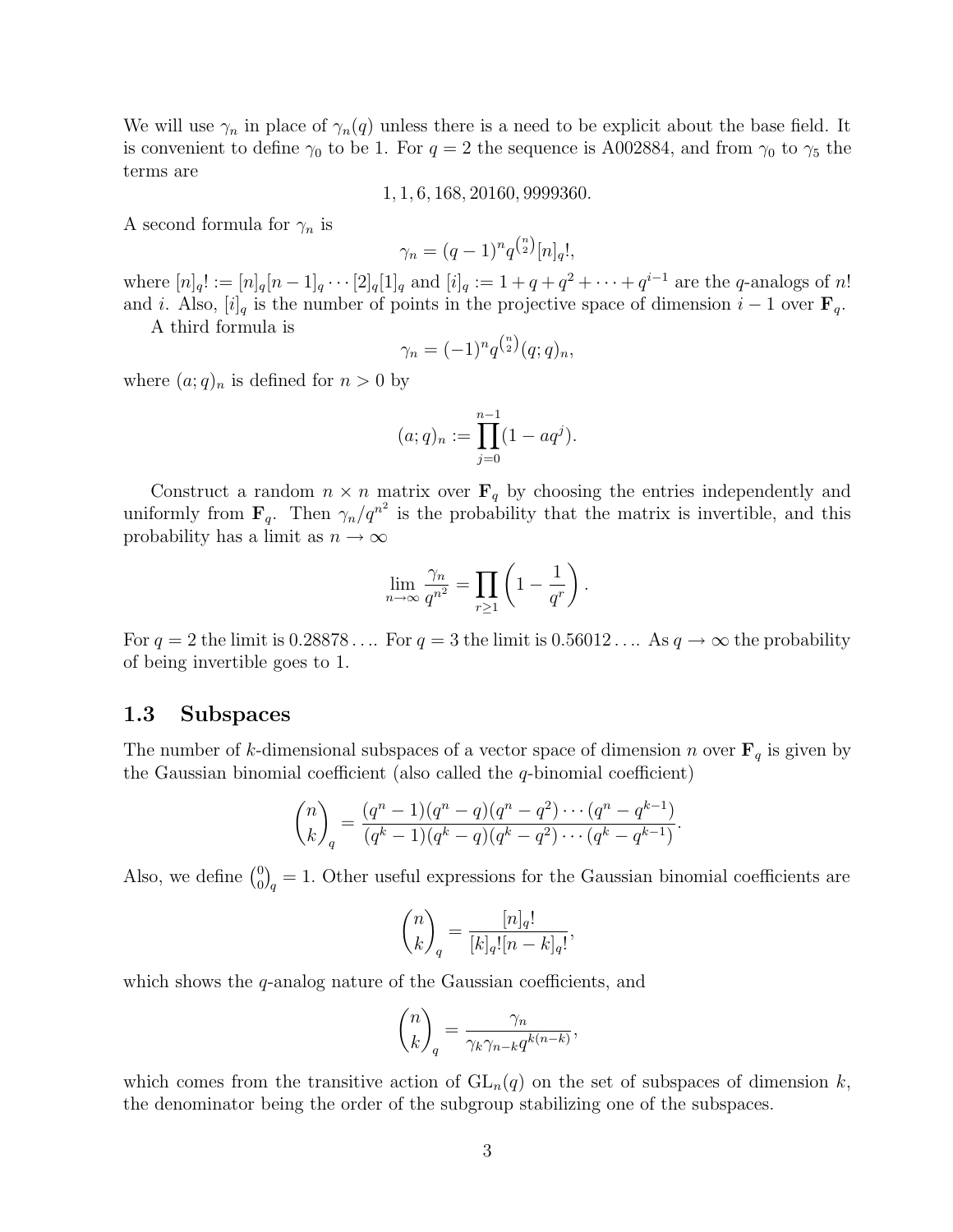Entries A022166–A022188 are the triangles of Gaussian binomial coefficients for  $q = 2$  to  $q = 24$ . Note that when q is not a prime power the formula does not count subspaces. For  $q = 2$  the rows from  $n = 0$  to 6 are

1 1 1 1 3 1 1 7 7 1 1 15 35 15 1 1 31 155 155 31 1 1 63 651 1395 651 63 1

For the Gaussian binomial coefficients we have the  $q$ -binomial theorem  $[2]$  $[2]$  $[2]$ 

$$
\prod_{1 \le i \le n} (1 + q^i t) = \sum_{0 \le k \le n} q^{\binom{k}{2}} \binom{n}{k}_q t^k.
$$

Summing over k from 0 to n for a fixed n gives the total number of subspaces. Sequences A006116–A006122 and A015195–A015217 correspond to the values  $q = 2, ..., 8$  and  $q =$ 9,..., 24. (Same warning applies to those q that are not prime powers.) For  $q = 2$  and  $n = 0, \ldots, 8$  the sequence begins

1, 2, 5, 16, 67, 374, 2825, 29212, 417199.

### 1.4 Splittings

Let  $\{k\}$ <sub>q</sub> be the number of direct sum splittings of an *n*-dimensional vector space into k non-trivial subspaces without regard to the order among the subspaces. These numbers are q-analogs of the Stirling numbers of the second kind, which count the number of partitions of an *n*-set into  $k$  non-empty subsets, and the notation follows that of Knuth for the Stirling numbers. Then it is easy to see that

$$
\begin{Bmatrix} n \\ k \end{Bmatrix}_q = \frac{1}{k!} \sum_{\substack{n_1 + \dots + n_k = n \\ n_i \ge 1}} \frac{\gamma_n}{\gamma_{n_1} \cdots \gamma_{n_k}}.
$$

It is not difficult to verify that the triangle  $\binom{n}{k}_q$  satisfies the two variable generating function identity

$$
1 + \sum_{n\geq 1} \sum_{k=1}^n {n \choose k} \frac{u^n}{\gamma_n} t^k = \exp\left(t \sum_{r\geq 1} \frac{u^r}{\gamma_r}\right).
$$

For  $q = 2$  the entries for  $1 \leq n \leq 6$  and  $1 \leq k \leq n$  are

1

| - 3<br>28<br>28<br>1680<br>840<br>400<br>277760<br>1 10416 168640<br>-83328<br>1 525792 36053248 159989760 139991040 27998208 |  |  |  |
|-------------------------------------------------------------------------------------------------------------------------------|--|--|--|
|                                                                                                                               |  |  |  |
|                                                                                                                               |  |  |  |
|                                                                                                                               |  |  |  |
|                                                                                                                               |  |  |  |
|                                                                                                                               |  |  |  |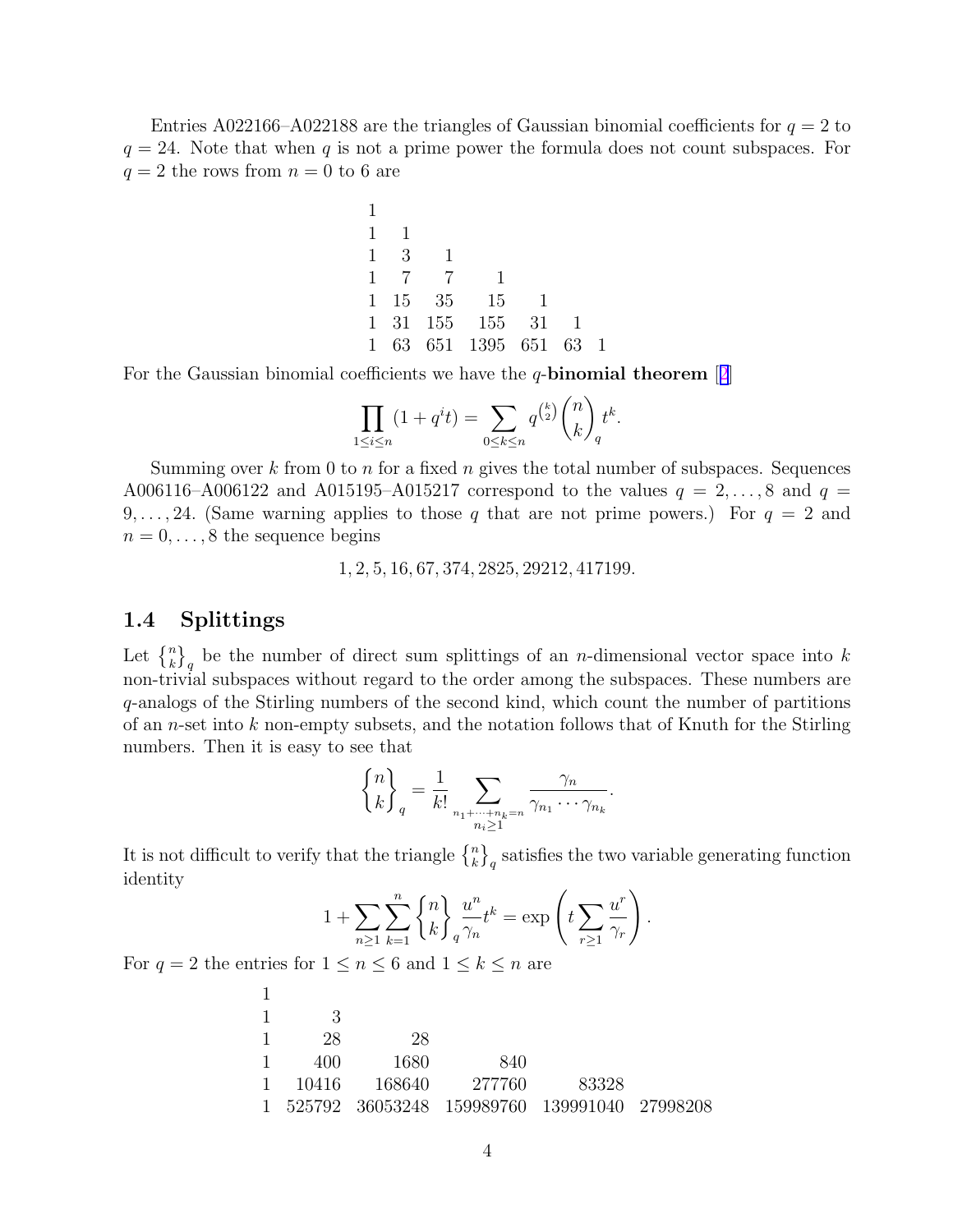Let  $b_n$  be the total number of non-trivial splittings of an *n*-dimensional vector space:

$$
b_n = \sum_{k=1}^n \begin{Bmatrix} n \\ k \end{Bmatrix}_q.
$$

The  $b_n$  are analogs of the Bell numbers counting the number of partitions of finite sets. Then we have the formula for the generating function for the  $b_n$ ,

$$
1 + \sum_{n\geq 1} b_n \frac{u^n}{\gamma_n} = \exp\left(\sum_{r\geq 1} \frac{u^r}{\gamma_r}\right).
$$

For  $q = 2$  the values of  $b_n$  for  $n = 1, \ldots, 6$  are

1, 4, 57, 2921, 540145, 364558049.

Bender and Goldman  $[1]$  $[1]$  first wrote down the generating function for the q-Bell numbers, which, along with the  $q$ -Stirling numbers, can be put into the context of  $q$ -exponential families  $|10|$ .

#### 1.5 Flags

A flag of length  $k$  in a vector space  $V$  is an increasing sequence of subspaces

$$
\{0\} = V_0 \subset V_1 \subset V_2 \subset \cdots V_k = V.
$$

If dim  $V = n$ , then a **complete flag** is a flag of length n. Necessarily, dim  $V_i = i$ .

The number of complete flags of an *n*-dimensional vector space over  $\mathbf{F}_q$  is

$$
\binom{n}{1}_q\binom{n-1}{1}_q\cdots\binom{1}{1}_q=[n]_q[n-1]_q\cdots[1]_q=[n]_q!.
$$

The reason is that having selected  $V_1, \ldots, V_i$ , the number of choices for  $V_{i+1}$  is  $\binom{n-i}{1}$  $\binom{-i}{1}_q$ . Alternatively, the general linear group acts transitively on the set of complete flags. The stabilizer subgroup of the standard flag is the subgroup of upper triangular matrices, whose order is  $(q-1)^n q^{n \choose 2}$ . Hence, the number of complete flags is

$$
\frac{\gamma_n}{(q-1)^n q^{\binom{n}{k}}} = [n]_q!.
$$

Define  $[0]_q! = 1$ . The sequence  $[n]_q!$  for  $q = 2$  is A005329. The terms for  $n = 0, 1, 2, ..., 8$ are

#### 1, 1, 3, 21, 315, 9765, 615195, 78129765, 19923090075.

By looking up the phrase "q-factorial numbers" in the OEIS one can find the sequences  $[n]_q!$  for  $q \leq 13$ . The triangle of q-factorial numbers is A069777.

The q-multinomial coefficient

$$
\binom{n}{n_1 \ n_2 \ \cdots \ n_k}_q := \frac{[n]_q!}{[n_1]_q! [n_2]_q! \cdots [n_k]_q!},
$$

where  $n = n_1 + \cdots + n_k$ , is the number of flags of length k in an n-dimensional space such that dim  $V_i = n_1 + \cdots + n_i$ .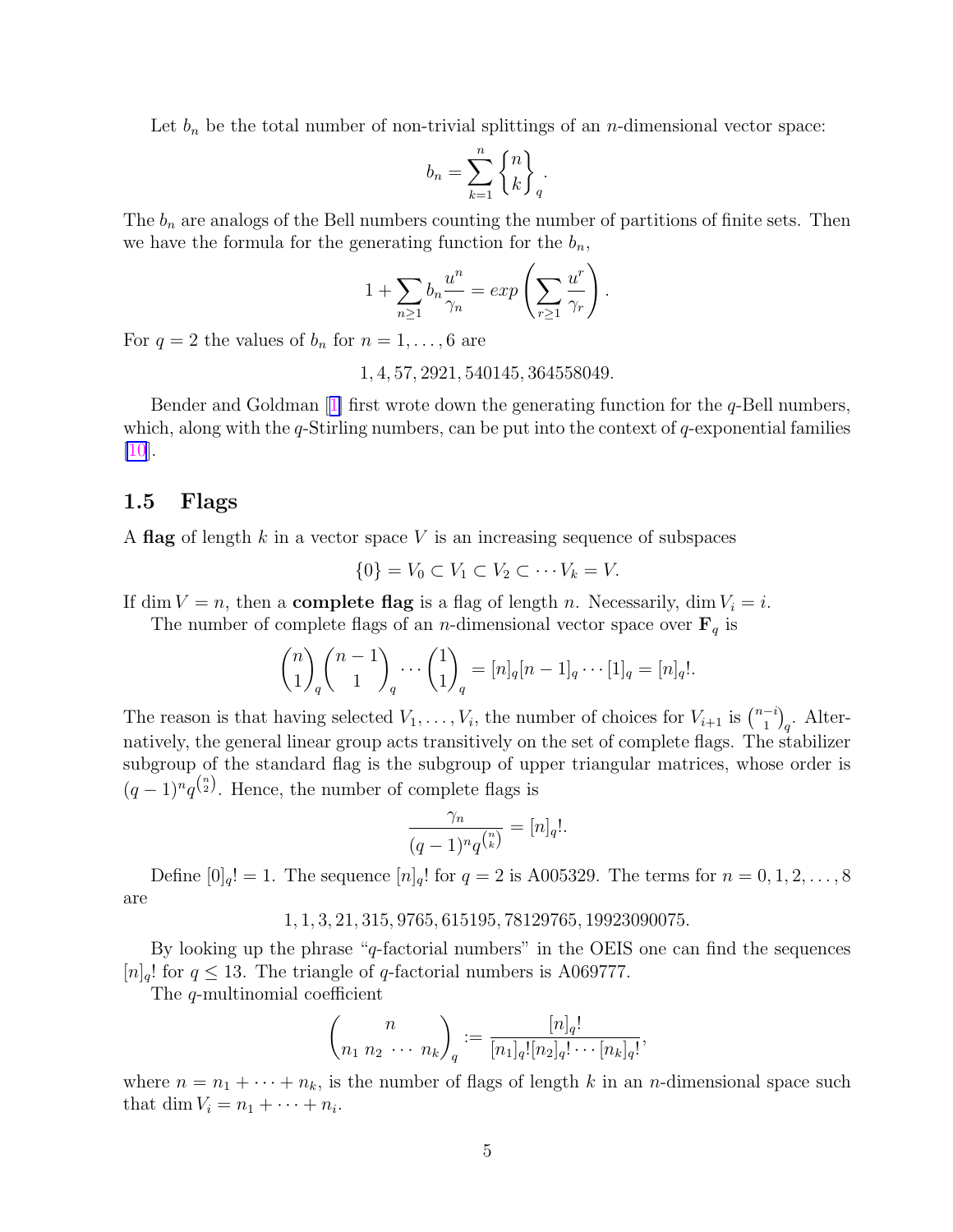#### 1.6 Linear binary codes

An [n, k] linear binary code is a k-dimensional subspace of the space of  $\mathbf{F}_2^n$ . Thus, the number of [n, k] linear binary codes is the Gaussian binomial coefficient  $\binom{n}{k}$  ${k \choose k}_2$  from section 1.3 and is given by the triangle A022166.

Two linear binary codes are **equivalent** (or isometric) if there is a permutation matrix P mapping one subspace to the other. The number of equivalence classes of  $[n, k]$  codes is given by the triangle A076831. The early entries are identical with the corresponding binomial coefficients, but that does not hold in general. The rows for  $n = 0$  to 6 are

1 1 1 1 2 1 1 3 3 1 1 4 6 4 1 1 5 10 10 5 1 1 6 16 22 16 6 1

For linear codes over other finite fields, the notion of equivalence uses matrices P having exactly one non-zero entry in each row and column. These matrices, as linear maps, preserve the Hamming distance between vectors. They form a group isomorphic to the wreath product of the multiplicative group of  $\mathbf{F}_q$  with  $S_n$ .

There are more than a dozen sequences and triangles associated to linear binary codes in the OEIS. They are listed in the short index of the OEIS under "Codes."

#### 1.7 Matrices by rank

The number of  $m \times n$  matrices of rank k over  $\mathbf{F}_q$  is

$$
\binom{m}{k}_q (q^n - 1)(q^n - q) \cdots (q^n - q^{k-1})
$$
\n
$$
= \binom{n}{k}_q (q^m - 1)(q^m - q) \cdots (q^m - q^{k-1})
$$
\n
$$
= \frac{(q^m - 1)(q^m - q) \cdots (q^m - q^{k-1}) (q^n - q) \cdots (q^n - q^{k-1})}{(q^k - 1)(q^k - q) \cdots (q^k - q^{k-1})}
$$

.

(To justify the first line of the formula note that the number of k-dimensional subspaces of  $\mathbf{F}_q^m$ to serve as the column space of a rank k matrix is  $\binom{m}{k}_q$ . Identify the column space with the image of the associated linear map from  $\mathbf{F}_q^n$  to  $\mathbf{F}_q^m$ . There are  $(q^n-1)(q^n-q)\cdots(q^n-q^{k-1})$ surjective linear maps from  $\mathbf{F}_q^n$  to that k-dimensional image. The second line follows by transposing.)

Define the triangle  $r(n, k)$  to be the number of  $n \times n$  matrices of rank k over  $\mathbf{F}_q$  and  $r(0, 0) := 1$ . Thus,

$$
r(n,k) = \frac{((q^n - 1)(q^n - q) \cdots (q^n - q^{k-1}))^2}{(q^k - 1)(q^k - q) \cdots (q^k - q^{k-1})}.
$$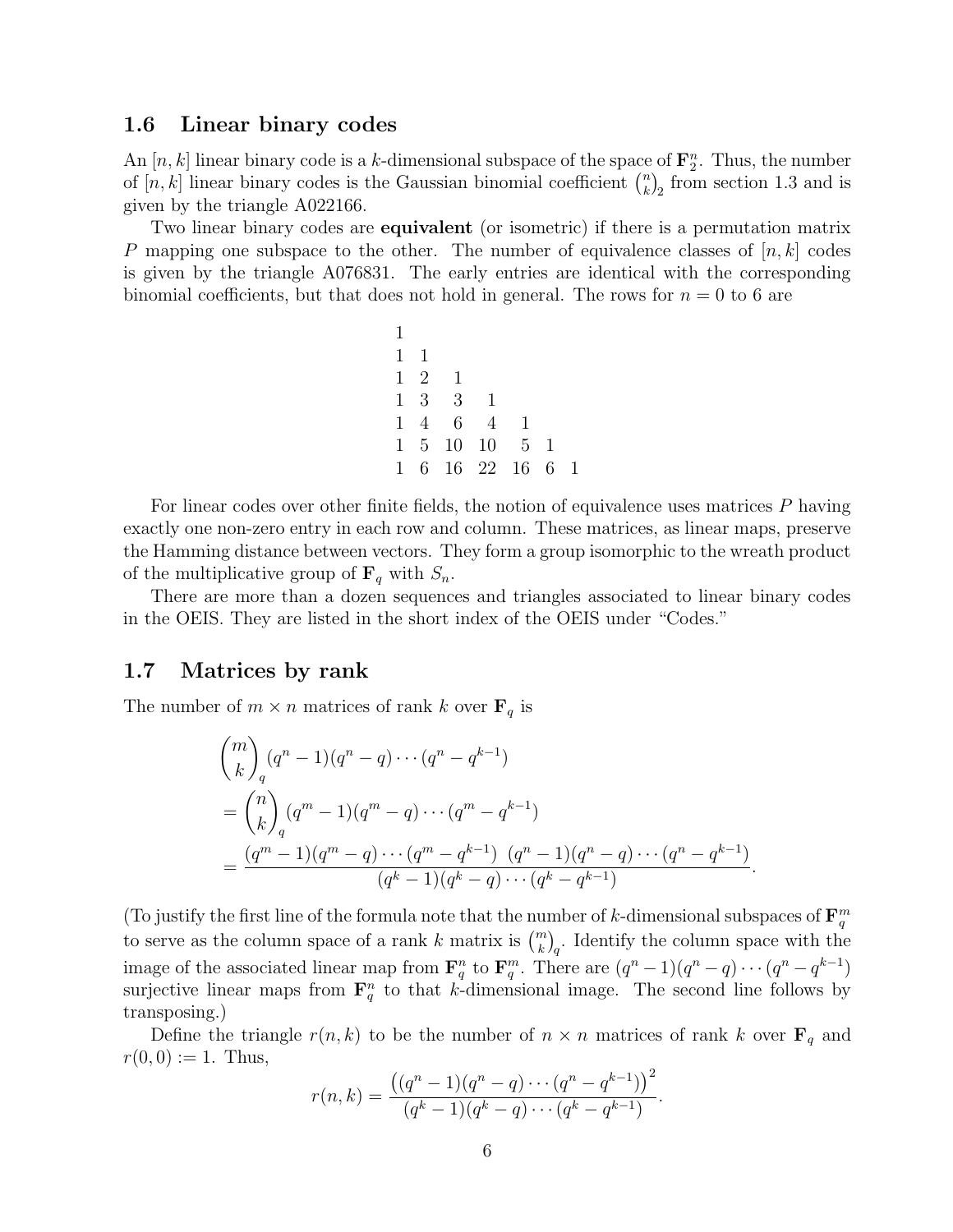For  $q = 2$  the entries from  $r(0, 0)$  to  $r(5, 5)$  are

| 1 | ı.    |        |         |                                     |  |
|---|-------|--------|---------|-------------------------------------|--|
|   | Q     | 6      |         |                                     |  |
| 1 | 49    | 294    | 168     |                                     |  |
|   | 1 225 | - 7350 | - 37800 | 20160                               |  |
| 1 |       |        |         | 961 144150 4036200 19373760 9999360 |  |

#### 1.8 Linear and projective derangements

A matrix is a linear derangement if it is invertible and does not fix any non-zero vector. Such a matrix is characterized as not having 0 or 1 as an eigenvalue. Let  $e_n$  be the number of linear derangements and define  $e_0 = 1$ . Then  $e_n$  satisfies the recursion

$$
e_n = e_{n-1}(q^n - 1)q^{n-1} + (-1)^n q^{n(n-1)/2}.
$$

For  $q = 2$ , the sequence is A002820 (with offset 2) and the first few terms beginning with  $e_0$ are  $1, 0, 2, 48, 5824, 2887680, \ldots$  The sequence can be obtained from the generating function

$$
1 + \sum_{n \ge 1} \frac{e_n}{\gamma_n} u^n = \frac{1}{1 - u} \prod_{r \ge 1} \left( 1 - \frac{u}{q^r} \right).
$$

The proof of this is in section 2. The asymptotic probability that an invertible matrix is a linear derangement is

$$
\lim_{n \to \infty} \frac{e_n}{\gamma_n} = \prod_{r \ge 1} \left( 1 - \frac{1}{q^r} \right).
$$

The asymptotic probability that a square matrix is a linear derangement is

$$
\lim_{n \to \infty} \frac{e_n}{q^{n^2}} = \prod_{r \ge 1} \left( 1 - \frac{1}{q^r} \right)^2
$$

A matrix over  $\mathbf{F}_q$  is a **projective derangement** if the induced map on projective space has no fixed points. Equivalently, this means that the matrix has no eigenvalues in  $\mathbf{F}_q$ . If  $d_n$  is the number of such  $n \times n$  matrices, then

$$
1 + \sum_{n \ge 1} \frac{d_n}{\gamma_n} u^n = \frac{1}{1 - u} \prod_{r \ge 1} \left( 1 - \frac{u}{q^r} \right)^{q - 1}.
$$

For  $q = 2$  the notions of projective and linear derangement are the same, and the corresponding sequence is given above. For  $q = 3$  the sequence has initial terms from  $n = 1$  to 5

0, 18, 3456, 7619508, 149200289280.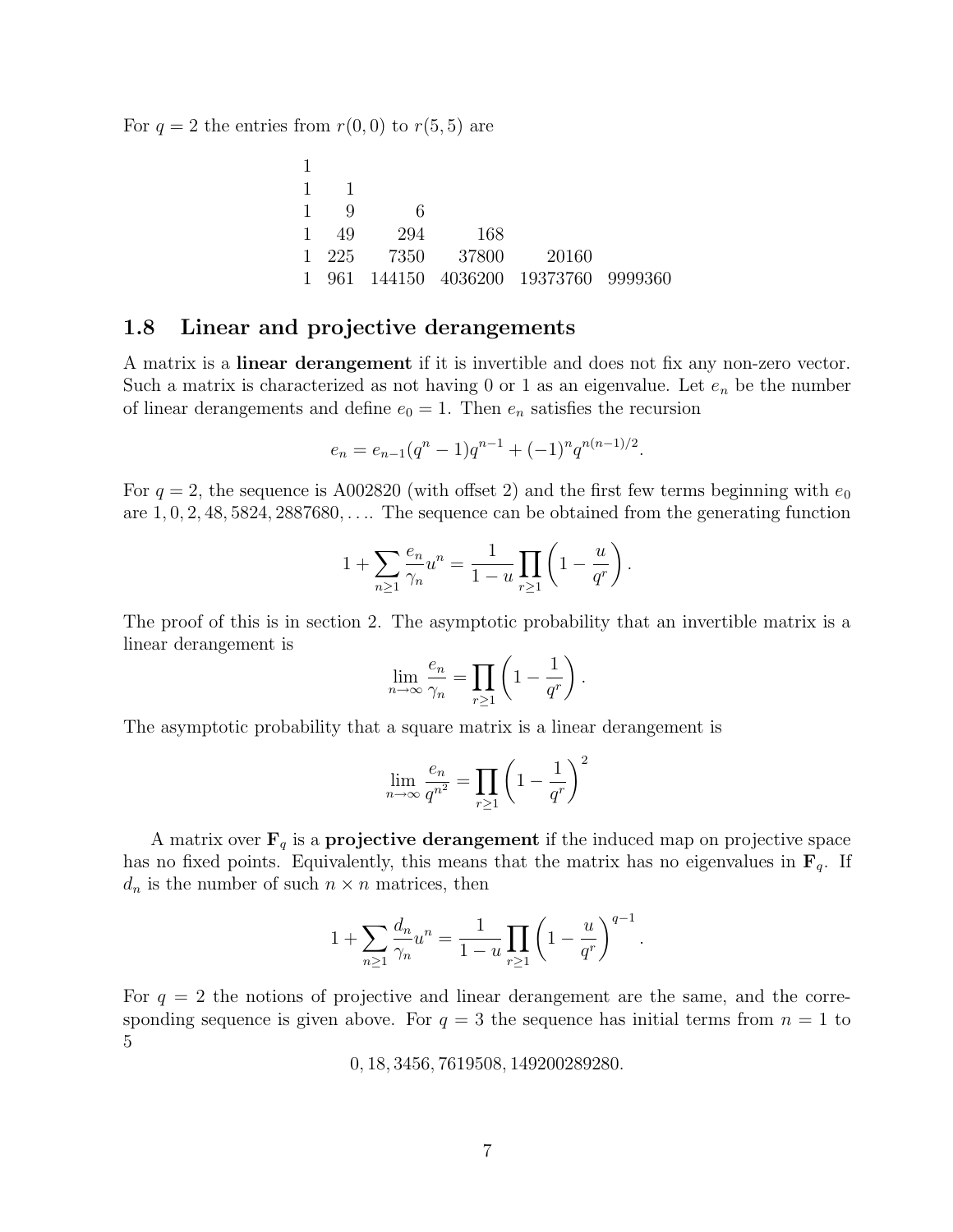Since two matrices that differ by a scalar multiple induce the same map on projective space, the number of maps that are projective derangements is  $d_n/(q-1)$ . The asymptotic probability that a random invertible matrix is a projective derangement is the limit

$$
\lim_{n \to \infty} \frac{d_n}{\gamma_n} = \prod_{r \ge 1} \left( 1 - \frac{1}{q^r} \right)^{q-1}.
$$

The asymptotic probability that a random  $n \times n$  matrix is a projective derangement is

$$
\lim_{n \to \infty} \frac{d_n}{q^{n^2}} = \prod_{r \ge 1} \left( 1 - \frac{1}{q^r} \right)^q.
$$

As  $q \to \infty$ , this probability goes to 1/e, the same value as the asymptotic probability that a random permutation is a derangement.

#### 1.9 Diagonalizable matrices

In this section let  $d_n$  be the number of diagonalizable  $n \times n$  matrices over  $\mathbf{F}_q$ . Then

$$
1 + \sum_{n \ge 1} \frac{d_n}{\gamma_n} u^n = \left( \sum_{m \ge 0} \frac{u^m}{\gamma_m} \right)^q.
$$

It follows that

$$
d_n = \sum_{n_1 + \dots + n_q = n} \frac{\gamma_n}{\gamma_{n_1} \cdots \gamma_{n_q}}.
$$

For  $q = 2$  this simplifies to

$$
d_n = \sum_{i=0}^n \frac{\gamma_n}{\gamma_i \gamma_{n-i}}.
$$

The sequence for  $d_1$  to  $d_8$  is

2, 8, 58, 802, 20834, 1051586, 102233986, 196144424834.

For  $q = 3$  the five initial terms are

3, 39, 2109, 417153, 346720179.

For arbitrary  $q$ , we can easily find  $d_2$ ,

$$
d_2 = \sum_{n_1 + \dots + n_q = 2} \frac{\gamma_n}{\gamma_{n_1} \cdots \gamma_{n_q}}
$$
  
=  $q \frac{\gamma_2}{\gamma_0 \gamma_2} + {q \choose 2} \frac{\gamma_2}{\gamma_1 \gamma_1}$   
=  $\frac{q^4 - q^2 + 2q}{2}$ .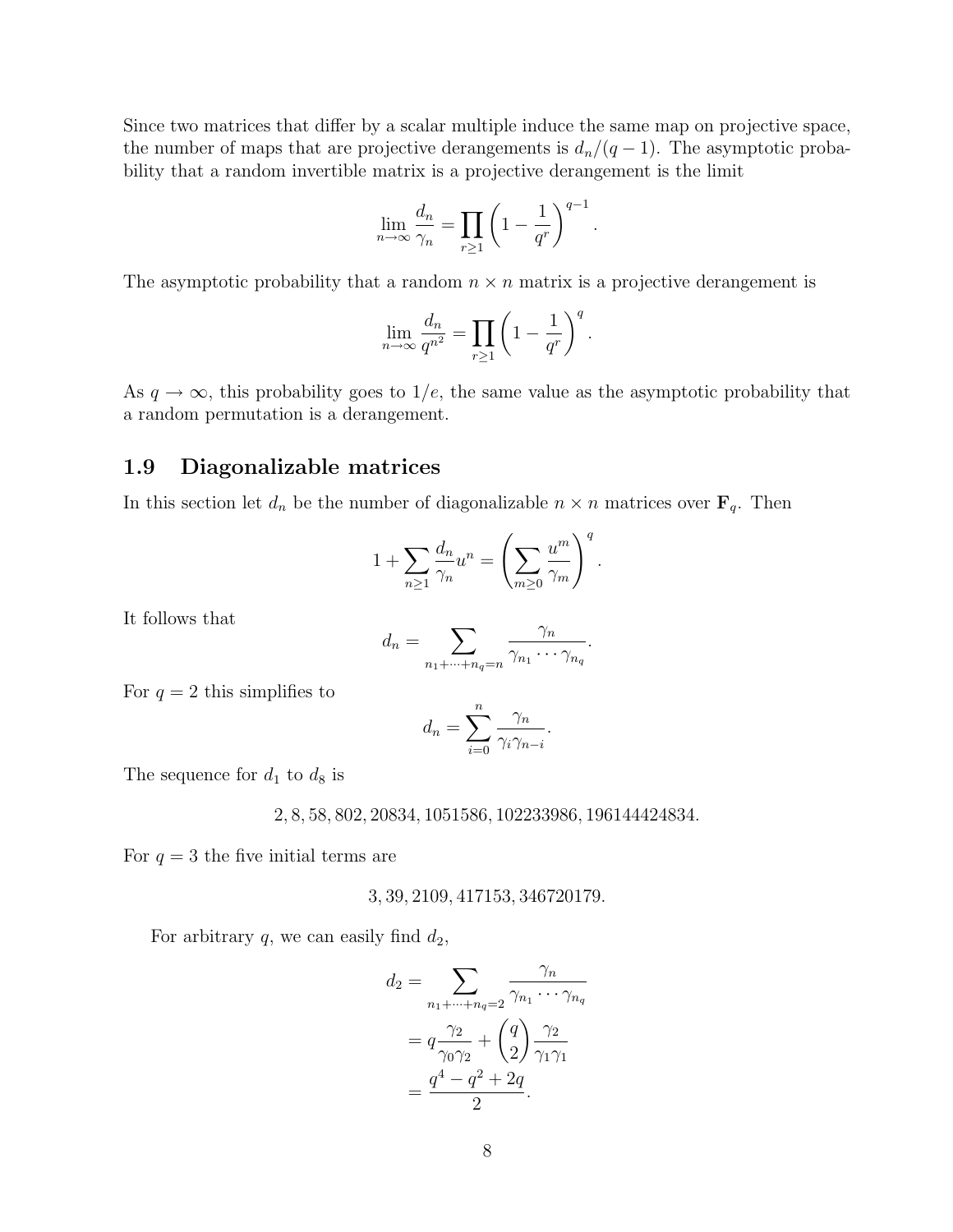#### 1.10 Projections

A **projection** is a matrix P such that  $P^2 = P$ . Let  $p_n$  be the number of  $n \times n$  projections. Then

$$
1 + \sum_{n\geq 1} \frac{p_n}{\gamma_n} u^n = \left(\sum_{m\geq 0} \frac{u^m}{\gamma_m}\right)^2.
$$

It follows that

$$
p_n = \sum_{0 \le i \le n} \frac{\gamma_n}{\gamma_i \gamma_{n-i}}.
$$

In the sum the term  $\gamma_n/\gamma_i\gamma_{n-i}$  is the number of projections of rank *i*. Projections are also characterized as diagonalizable matrices having eigenvalues 0 or 1. Thus, for  $q = 2$  the diagonalizable matrices are precisely the projections, and so we get the same sequence as in section 1.9. From  $p_1$  to  $p_8$  the sequence is

2, 8, 58, 802, 20834, 1051586, 102233986, 196144424834.

For  $q = 3$  the map  $P \mapsto P + I$  gives a bijection from the set of projections to the set of diagonalizable matrices with eigenvalues 1 or 2. Such matrices are precisely the solutions of  $X^2 = I$ . The sequence is given in the OEIS by A053846. From  $p_1$  to  $p_7$  the sequence is

1, 2, 14, 236, 12692, 1783784, 811523288, 995733306992.

There is a bijection between the set of  $n \times n$  projections and the direct sum splittings  $\mathbf{F}_q^n = V \oplus W$ . The projection P corresponds to the splitting ImP  $\oplus$  KerP. Note that  $V \oplus W$ is regarded as different from  $W \oplus V$ . Hence,

$$
p_n = 2 + 2\binom{n}{2}_q,
$$

because  $\{n\brace 2}_q$  is the number of splittings into two proper subspaces, with  $V \oplus W$  regarded as the same as  $W \oplus V$ .

From §1.3 we have

$$
\binom{n}{k}_q = \frac{\gamma_n}{\gamma_k \gamma_{n-k} q^{k(n-k)}},
$$

showing the relationship between the number of subspaces of dimension  $k$  and the number of projections of rank k. From it we see that t there are  $q^{k(n-k)}$  complementary subspaces for a fixed subspace of dimension  $k$ .

# 1.11 Solutions of  $A^k = I$

Let  $a_n$  be the number of  $n \times n$  matrices A satisfying  $A^2 = I$ . Such matrices correspond to group homomorphisms from the cyclic group of order 2 to  $GL_n(q)$ . In characteristic other than two, the generating function for the  $a_n$  is

$$
1 + \sum_{n\geq 1} \frac{a_n}{\gamma_n} u^n = \left(\sum_{m\geq 0} \frac{u_m}{\gamma_m}\right)^2,
$$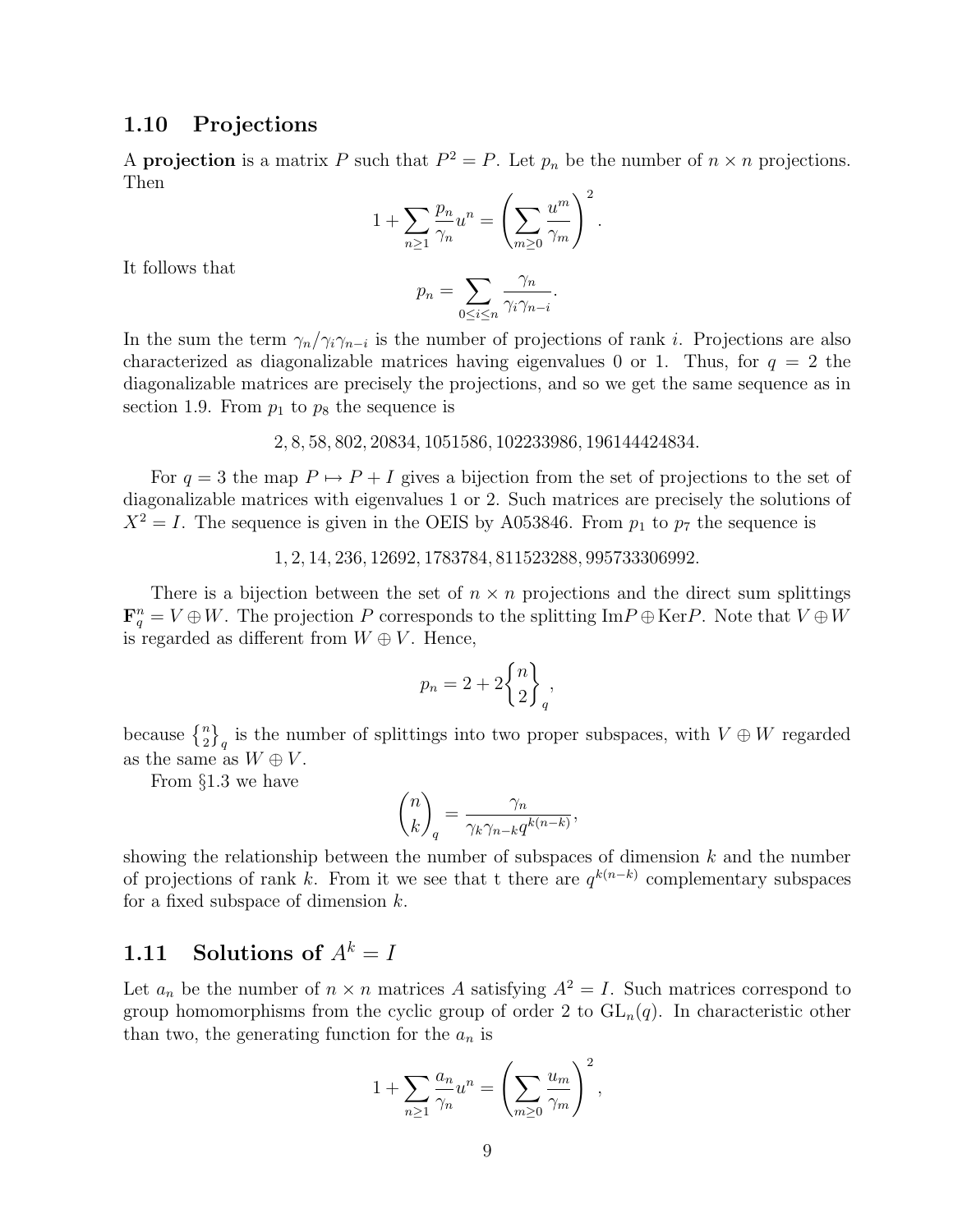and so

$$
a_n = \sum_{i=0}^n \frac{\gamma_n}{\gamma_i \gamma_{n-i}}.
$$

These matrices are those which are diagonalizable and have only 1 and −1 for eigenvalues. If we fix two distinct elements  $\lambda_1$  and  $\lambda_2$  in the base field  $\mathbf{F}_q$ , then  $a_n$  also gives the number of diagonalizable matrices having eigenvalues  $\lambda_1$  and  $\lambda_2$ . Taking the eigenvalues to be 0 and 1 gives the set of projections, and so we see that the number of projections is the same as the number of solutions to  $A^2 = I$ , when q is not a power of 2. The proof in §2.4 for the number of projections is essentially the proof for the more general case. The sequence A053846 gives the number of solutions over  $\mathbf{F}_3$ .

In characteristic two,  $A^2 = I$  does not imply that A is diagonalizable and the previous formula does not hold. We have the formula

$$
a_n = \sum_{0 \le i \le n/2} \frac{\gamma_n}{q^{i(2n-3i)} \gamma_i \gamma_{n-2i}}
$$

to be proved in §2.5. Because  $A^2 = I$  is equivalent to  $(A + I)^2 = 0$ , the formula for  $a_n$  also counts the number of  $n \times n$  nilpotent matrices N such that  $N^2 = 0$ . For  $q = 2$  the sequence is A053722. Although there appears to be an error in the formula given in the OEIS entry, the initial terms of the sequence are correct. For  $n = 1, \ldots, 8$  they are

#### 1, 4, 22, 316, 6976, 373024, 32252032, 6619979776.

For  $q = 4$  the sequence is A053856 and the initial terms for  $n = 1, \ldots, 7$  are

#### 1, 16, 316, 69616, 21999616, 74351051776, 374910580965376.

More generally, let k be a positive integer not divisible by p, where q is a power of p. We consider the solutions of  $A^k = I$  and let  $a_n$  be the number of  $n \times n$  solutions with coefficients in  $\mathbf{F}_q$ . Now  $z^k - 1$  factors into a product of distinct irreducible polynomials

$$
z^{k}-1=\phi_{1}(z)\phi_{2}(z)\cdots\phi_{r}(z).
$$

Let  $d_i = \deg \phi_i$ . Then the generating function for the  $a_n$  is

$$
1 + \sum_{n \ge 1} \frac{a_n}{\gamma_n} u^n = \prod_{i=1}^r \sum_{m \ge 0} \frac{q^{m d_i}}{\gamma_m(q^{d_i})}.
$$

Note that  $a_n$  counts the homormorphisms from the cyclic group of order k to  $GL_n(q)$ . The generating function given here is a special case of the generating function given by Chigira, Takegahara, and Yoshida [\[3](#page-25-0)] for the sequence whose nth term is the number of homomorphisms from a finite group G to  $GL_n(q)$  under the assumption that the characteristic of  $\mathbf{F}_q$ does not divide the order of G.

Now we consider some specific examples. Let  $k = 3$  and let q be a power of 2. Then

$$
z^3 - 1 = z^3 + 1 = (z+1)(z^2 + z + 1)
$$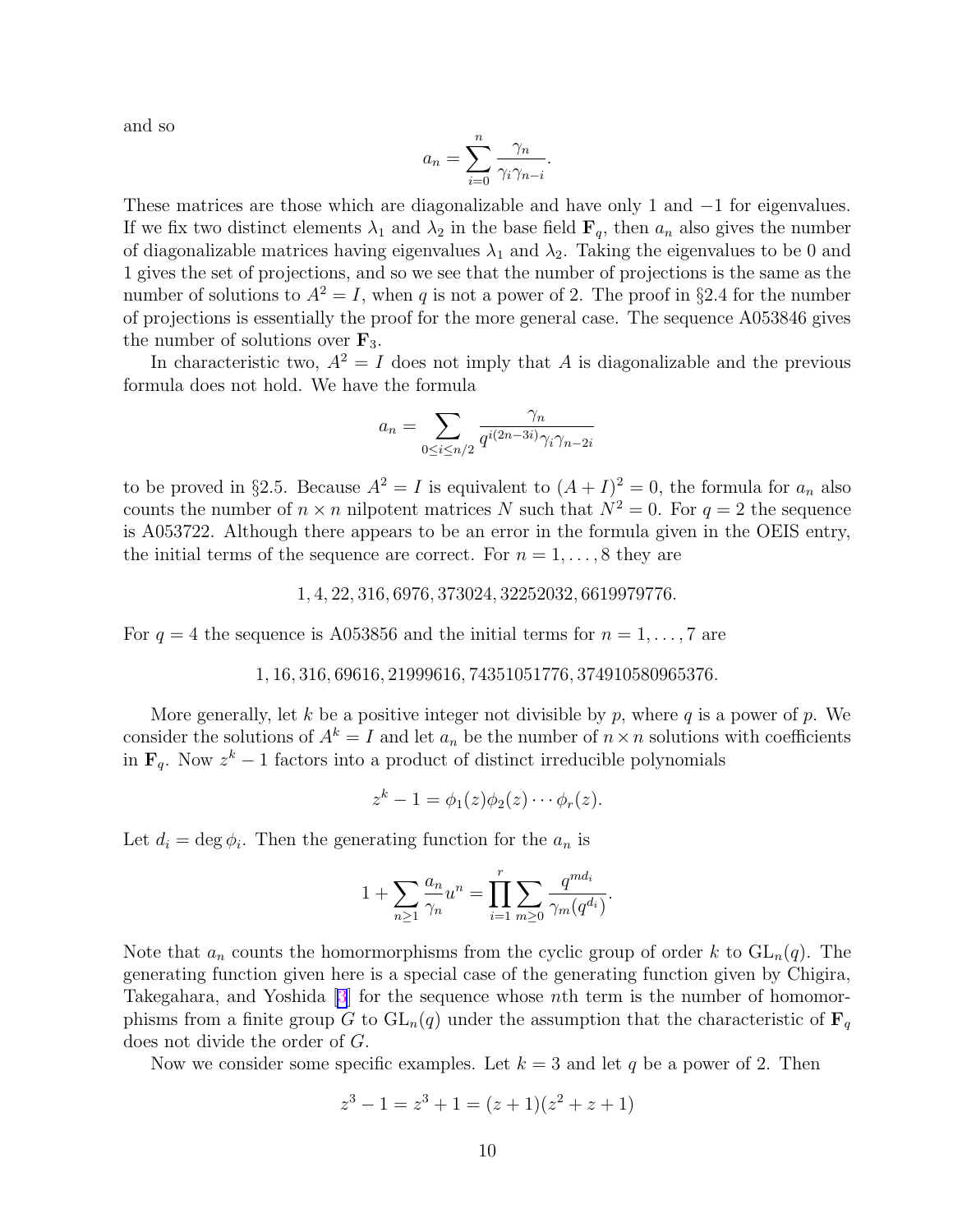is the irreducible factorization. Thus,  $d_1 = 1$  and  $d_2 = 2$ . The generating function is

$$
1 + \sum_{n\geq 1} \frac{a_n}{\gamma_n} u^n = \left(\sum_{m\geq 0} \frac{u^m}{\gamma_m}\right) \left(\sum_{m\geq 0} \frac{u^{2m}}{\gamma_m(q^2)}\right).
$$

With  $q = 2$  we get the sequence A053725 with initial terms for  $n = 1, \ldots, 8$ 

1, 3, 57, 1233, 75393, 19109889, 6326835201, 6388287561729.

With  $q = 4$  we get the sequence A053857 with initial terms for  $n = 1, \ldots, 5$ 

3, 63, 8739, 5790339, 25502129667.

For the next example, let  $k = 8$  and let q be a power of 3. Then

$$
z^8 - 1 = (z - 1)(z + 1)\phi_3(z)\phi_4(z)\phi_5(z),
$$

where the last three factors all have degree 2. Thus,  $r = 5$ ,  $d_1 = d_2 = 1$ , and  $d_3 = d_4 = d_5 = 2$ . The generating function is given by

$$
\sum_{n\geq 1} \frac{a_n}{\gamma_n} u^n = \left(\sum_{m\geq 0} \frac{u^m}{\gamma_m}\right)^2 \left(\sum_{m\geq 0} \frac{u^{2m}}{\gamma_m(q^2)}\right)^3.
$$

For  $q = 3$  this gives the sequence A053853 beginning for  $n = 1, \ldots, 5$ 

2, 32, 4448, 3816128, 26288771456.

These are the sequences in the OEIS for small values of  $k$  and  $q$ .

| k. | $q=2$   | $q=3$   | $q=4$   |
|----|---------|---------|---------|
| 2  | A053722 | A053846 | A053856 |
| 3  | A053725 | A053847 | A053857 |
| 4  | A053718 | A053848 | A053859 |
| 5  | A053770 | A053849 | A053860 |
| 6  | A053771 | A053851 | A053861 |
| 7  | A053772 | A053852 | A053862 |
| 8  | A053773 | A053853 | A053863 |
| 9  | A053774 | A053854 |         |
| 10 | A053775 | A053855 |         |
| 11 | A053776 |         |         |
| 12 | A053777 |         |         |

### 1.12 Nilpotent matrices

Fine and Herstein [\[5\]](#page-26-0) proved that the number of nilpotent  $n \times n$  matrices is  $q^{n(n-1)}$ , and Gerstenhaber [\[7\]](#page-26-0) simplified the proof. Recently Crabb has given an even more accessible proof [[4\]](#page-26-0). For  $q = 2$  this is sequence A053763 with initial terms from  $n = 1$  to  $n = 6$ 

1, 1, 4, 64, 4096, 1048576, 1073741824.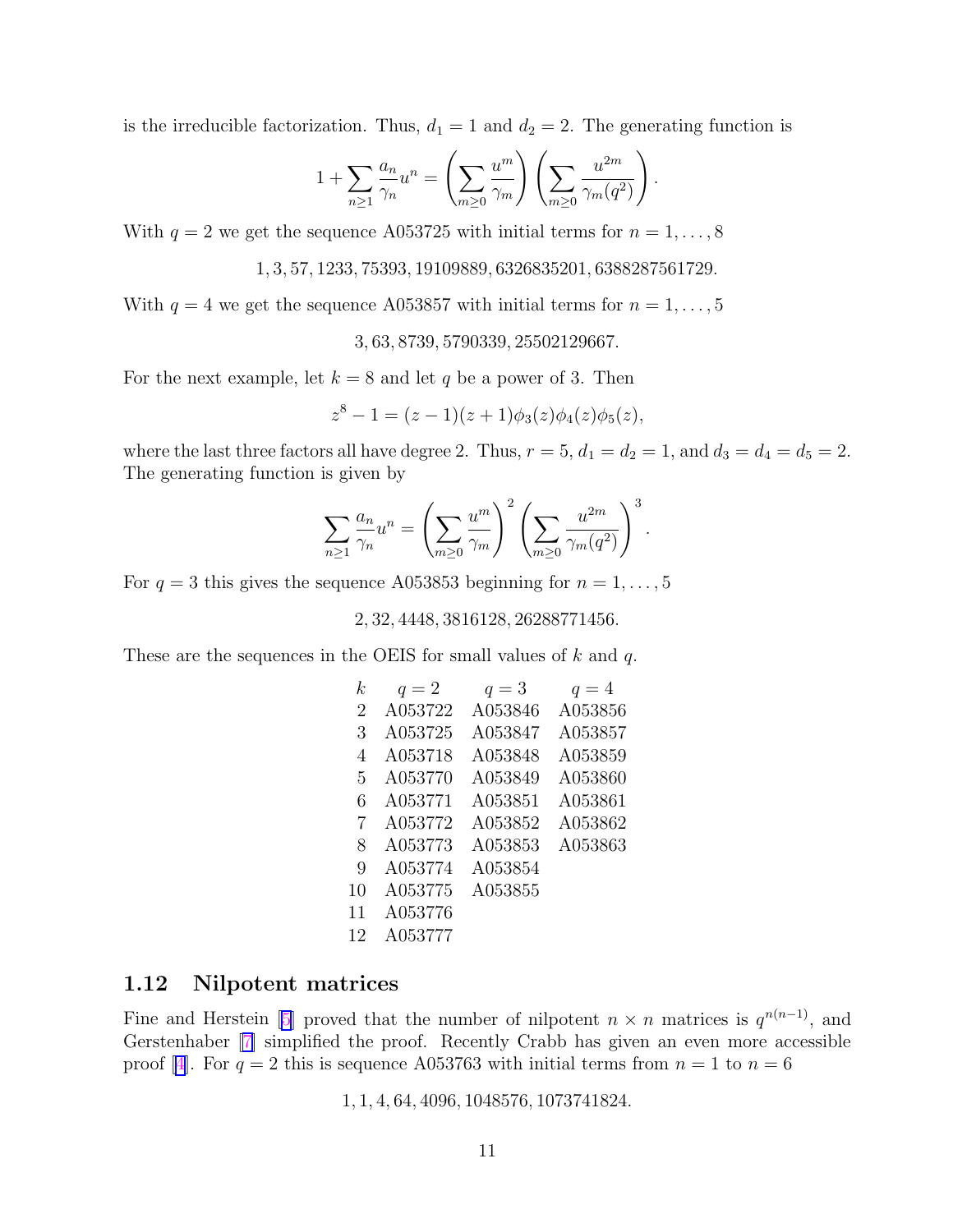#### 1.13 Cyclic matrices

A matrix A is cyclic if there exists a vector v such that  $\{A^iv|i=0,1,2,\ldots\}$  spans the underlying vector space. (The term **regular** is also used.) An equivalent description is that the minimal and characteristic polynomials of A are the same. Let  $a_n$  be the number of cyclic matrices over  $\mathbf{F}_q$ . The generating function factors as

$$
1 + \sum_{n\geq 1} \frac{a_n}{\gamma_n} u^n = \prod_{d\geq 1} \left( 1 + \frac{1}{q^d - 1} \frac{u^d}{1 - (u/q)^d} \right)^{\nu_d},
$$

and can be put into the form

$$
1 + \sum_{n\geq 1} \frac{a_n}{\gamma_n} u^n = \frac{1}{1-u} \prod_{d\geq 1} \left( 1 + \frac{u^d}{q^d (q^d - 1)} \right)^{\nu_d},
$$

where  $\nu_d$  is the number of irreducible, monic polynomials of degree d over  $\mathbf{F}_q$ . The generating function can be extracted from the proof of Theorem 1 in  $[6]$  $[6]$ , which we present in section 2.

For  $q = 2$  the sequence from  $a_1$  to  $a_7$  is

$$
2, 14, 412, 50832, 25517184, 51759986688, 422000664182784.
$$

Wall [[13](#page-26-0)] proved that the probability that an  $n \times n$  matrix is cyclic has a limit

$$
\lim_{n \to \infty} \frac{a_n}{q^{n^2}} = \left(1 - \frac{1}{q^5}\right) \prod_{r \ge 3} \left(1 - \frac{1}{q^r}\right).
$$

Fulman [[6\]](#page-26-0) also has a proof. For  $q = 2$  this limit is  $0.7403...$ 

#### 1.14 Semi-simple matrices

A matrix A is semi-simple if it diagonalizes over the algebraic closure of the base field. Let  $a_n$  be the number of semi-simple  $n \times n$  matrices over  $\mathbf{F}_q$ . Then the generating function has a factorization  $\sqrt{u}$ 

$$
1 + \sum_{n \ge 1} \frac{a_n}{\gamma_n} u^n = \prod_{d \ge 1} \left( 1 + \sum_{j \ge 1} \frac{u^{jd}}{\gamma_j(q^d)} \right)^{\nu_d},
$$

where  $\gamma_j(q^d) = |\mathrm{GL}_j(q^d)|$ . For  $q = 2$  the sequence from  $a_1$  to  $a_7$  is

2, 10, 218, 25426, 11979362, 24071588290, 195647202043778.

### 1.15 Separable matrices

A matrix is separable if it is both cyclic and semi-simple, which is equivalent to having a characteristic polynomial that is square-free. Let  $a_n$  be the number of separable  $n \times n$ matrices over  $\mathbf{F}_q$ . Then the generating function factors

$$
1 + \sum_{n \ge 1} \frac{a_n}{\gamma_n} u^n = \prod_{d \ge 1} \left( 1 + \frac{u^d}{q^d - 1} \right)^{\nu_d}.
$$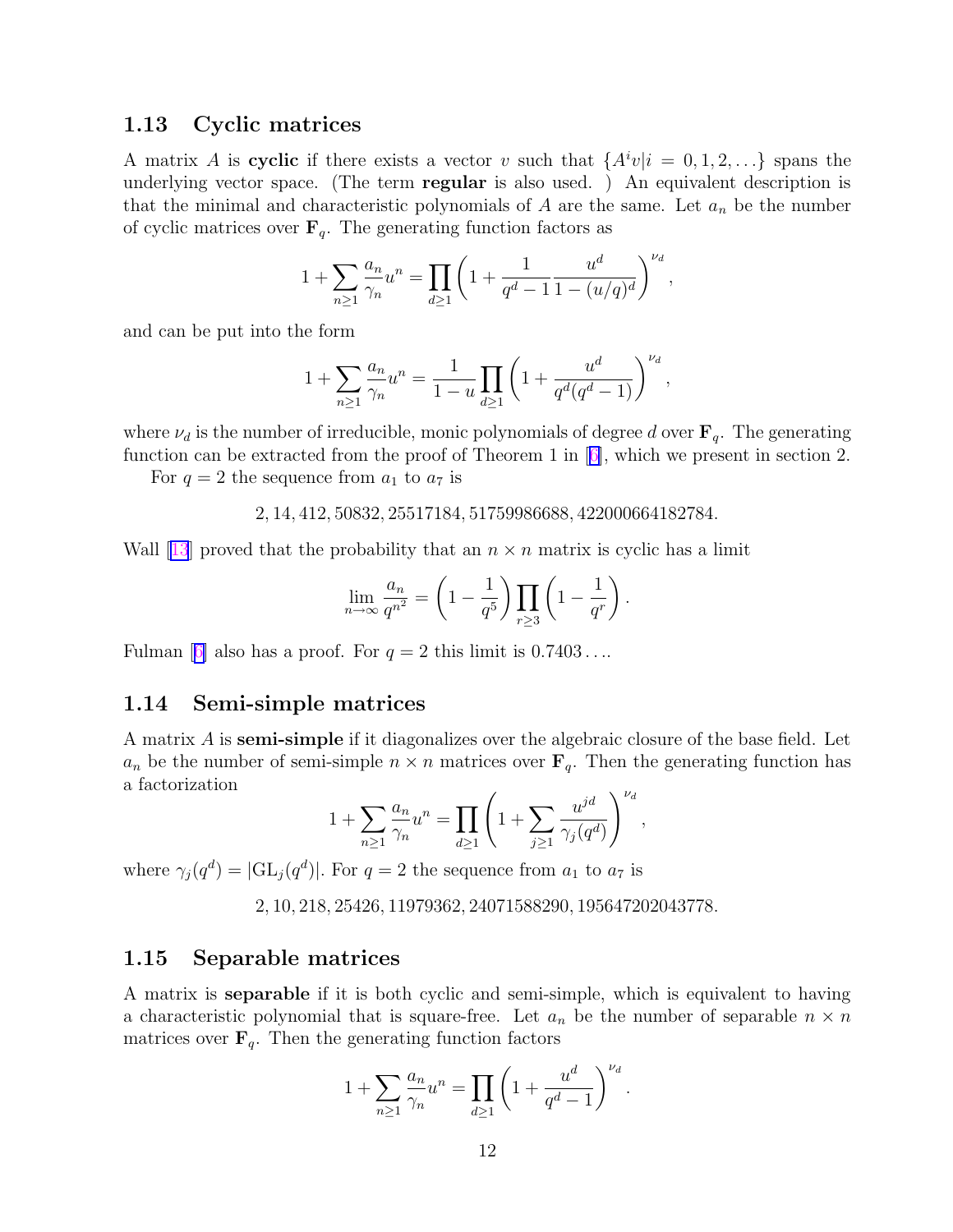This can also be factored as

$$
1 + \sum_{n \ge 1} \frac{a_n}{\gamma_n} u^n = \frac{1}{1-u} \prod_{d \ge 1} \left( 1 + \frac{u^d(u^d - 1)}{q^d(q^d - 1)} \right)^{\nu_d}.
$$

For  $q = 2$  the sequence from  $a_1$  to  $a_7$  is

#### 2, 8, 160, 22272, 9744384, 20309999616, 165823024988160.

The number of conjugacy classes of separable  $n \times n$  matrices is  $q^n - q^{n-1}$  for  $n \geq 2$  and q for  $n = 1$ . This is proved by Neumann and Praeger [[11,](#page-26-0) Lemma 3.2] by showing that the number of square-free monic polynomials of degree n is  $q^{n}-q^{n-1}$ . There is a natural bijection between the set of conjugacy classes of separable matrices and the set of square-free monic polynomials obtained by associating to each conjugacy class the characteristic polynomial of the matrices in that class.

#### 1.16 Conjugacy classes

Let  $a_n$  be the number of conjugacy classes of  $n \times n$  matrices over  $\mathbf{F}_q$ . The generating function for this sequence is

$$
1 + \sum_{n \ge 1} a_n u^n = \prod_{r \ge 1} \frac{1}{1 - q u^r}.
$$

The number of conjugacy classes grows like  $q^n$ . In fact,

$$
\lim_{n \to \infty} \frac{a_n}{q^n} = \prod_{r \ge 1} \left( 1 - \frac{1}{q^r} \right)^{-1},
$$

which is the reciprocal of the limiting probability that a matrix is invertible. See section 1.2. For  $q = 2$  the sequence is A070933. The initial terms for  $n = 1, \ldots, 10$  are

2, 6, 14, 34, 74, 166, 350, 746, 1546, 3206.

For  $q = 3$  the initial terms for  $n = 1, \ldots, 10$  are

$$
3, 12, 39, 129, 399, 1245, 3783, 11514, 34734, 104754.
$$

Let  $b_n$  be the number of conjugacy classes in the general linear group  $GL_n(q)$ , the group of  $n \times n$  invertible matrices over  $\mathbf{F}_q$ . Then

$$
1 + \sum_{n \ge 0} b_n u^n = \prod_{r \ge 1} \frac{1 - u^r}{1 - qu^r}.
$$

For  $q = 2$  the sequence is A006951, which starts

1, 3, 6, 14, 27, 60, 117, 246, 490, 1002.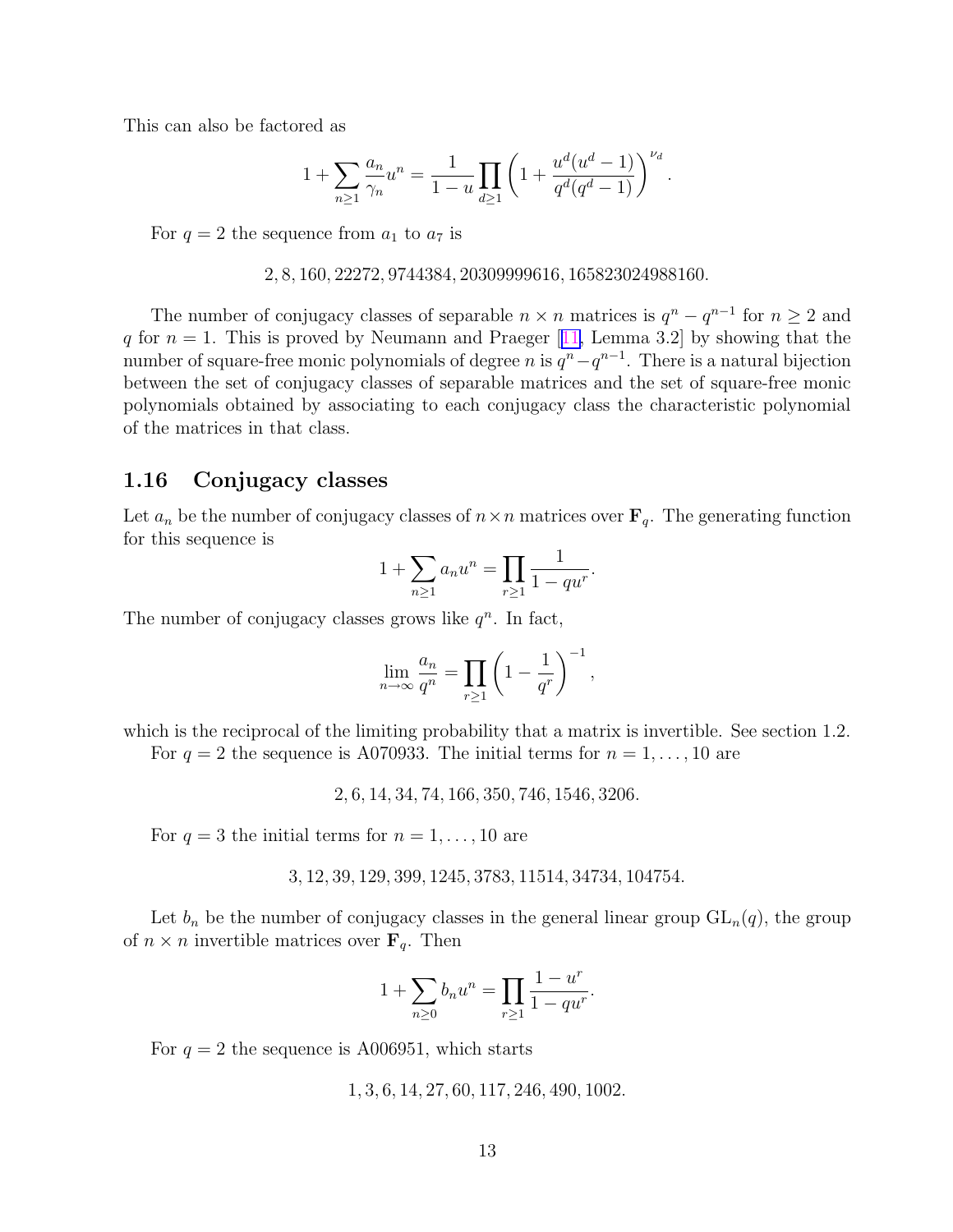For  $q = 3$  the sequence is A006952, which starts

2, 8, 24, 78, 232, 720, 2152, 6528, 19578, 58944.

For  $q = 4, 5, 7$  the sequences are A049314, A049315, and A049316. The number of conjugacy classes is asymptotic to  $q^n$ :

$$
\lim_{n \to \infty} \frac{b_n}{q^n} = 1.
$$

Hence, in the limit the ratio of the number of conjugacy classes of invertible matrices to the number of conjugacy classes of all matrices is the same as the limiting probability that a matrix is invertible. That is,

$$
\lim_{n \to \infty} \frac{b_n}{a_n} = \prod_{r \ge 1} \left( 1 - \frac{1}{q^r} \right).
$$

Sequence A070731 gives the size of the largest conjugacy class in  $GL_n(2)$ . Starting with  $n = 1$  the initial terms are

1, 3, 56, 3360, 833280, 959938560.

The minimal order of the centralizers of elements in  $GL_n(2)$  is given by the quotient of  $\gamma_n$ by the *n*th term in this sequence. The resulting sequence for  $n = 1, \ldots 10$  is

1, 2, 3, 6, 12, 21, 42, 84, 147, 294.

This sequence is A082877 in the OEIS.

## 2 Selected Proofs

#### 2.1 The cycle index and generating functions

In sections 1.6-1.13 we make heavy use of generating functions of the form

$$
1 + \sum_{n \ge 1} \frac{a_n}{\gamma_n} u^n,
$$

where the sequence  $a_n$  counts some class of  $n \times n$  matrices. These generating functions come from the cycle index for matrices that was first defined by Kung [[9](#page-26-0)] and later extended by Stong  $[12]$  $[12]$ . We follow Fulman's notation in  $[6]$  $[6]$ . The cycle index for conjugation action of  $GL_n(q)$  on  $M_n(q)$  is a polynomial in the indeterminates  $x_{\phi,\lambda}$ , where  $\phi$  ranges over the set  $\Phi$  of monic irreducible polynomials over  $\mathbf{F}_q$  and  $\lambda$  ranges over the partitions of the positive integers. First we recall that the conjugacy class of a matrix  $A$  is determined by the isomorphism type of the associated  $\mathbf{F}_q[z]$ -module on the vector space  $\mathbf{F}_q^n$  in which the action of  $z$  is that of  $A$ . This module is isomorphic to a direct sum

$$
\bigoplus_{i=1}^k \bigoplus_{j=1}^{l_i} \mathbf{F}_q[z]/(\phi_i^{\lambda_{i,j}})
$$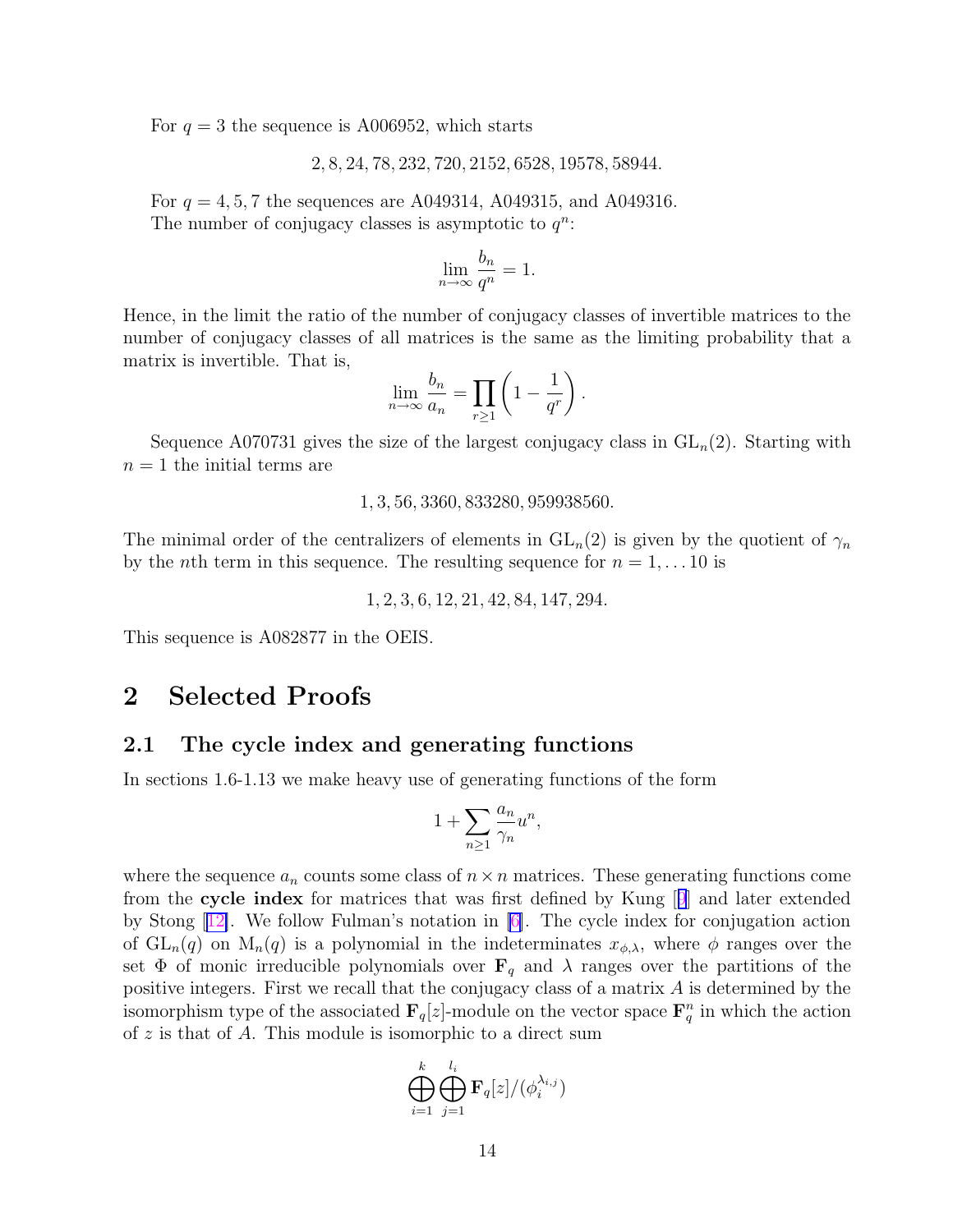where  $\phi_1, \ldots, \phi_k$  are distinct monic irreducible polynomials; for each  $i, \lambda_{i,1} \geq \lambda_{i,2} \geq \cdots \geq \lambda_{i,l_i}$ is a partition of  $n_i = \sum_j \lambda_{i,j}$ . Since A is  $n \times n$ , then  $n = \sum_i n_i \deg \phi_i = \sum_{i,j} \lambda_{i,j} \deg \phi_i$ . Let  $\lambda_i$  denote the partition of  $n_i$  given by the  $\lambda_{i,j}$  and define  $|\lambda_i| = n_i$ . The conjugacy class of A in  $M_n(q)$  is determined by the data consisting of the finite list of distinct monic irreducible polynomials  $\phi_1, \ldots, \phi_k$  and the partitions  $\lambda_1, \ldots, \lambda_k$ .

The cycle index is defined to be

$$
\frac{1}{\gamma_n} \sum_{A \in \mathbf{M}_n(q)} \prod_{\phi \in \Phi} x_{\phi, \lambda_{\phi}(A)},
$$

where  $\lambda_{\phi}(A)$  is the partition associated to  $\phi$  in the conjugacy class data for A. If  $\phi$  does not occur in the polynomials associated to A, then  $\lambda_{\phi}(A)$  is the empty partition, and we define  $x_{\phi,\lambda_\phi(A)} = 1.$ 

We construct the generating function for the cycle index

$$
1 + \sum_{n \geq 1} \frac{u^n}{\gamma_n} \sum_{A \in \mathcal{M}_n(q)} \prod_{\phi \in \Phi} x_{\phi, \lambda_{\phi}(A)}.
$$

This generating function has a formal factorization over the monic irreducible polynomials. For the proof we refer to the paper of Stong [[12,](#page-26-0) p. 170].

Lemma 2.1.

$$
1+\sum_{n=1}^\infty \frac{u^n}{\gamma_n}\sum_{A\in \mathbf M_n(q)}\prod_\phi x_{\phi,\lambda_\phi(A)}=\prod_\phi\sum_\lambda\frac{x_{\phi,\lambda}u^{|\lambda|\deg\phi}}{c_\phi(\lambda)}
$$

where  $c_\phi(\lambda)$  is the order of the group of module automorphisms of the  $\mathbf{F}_q[z]$ -module  $\bigoplus_j \mathbf{F}_q[z]/(\phi^{\lambda_j})$ .

**Lemma 2.2.** Fix a monic irreducible  $\phi$ . Then

$$
\sum_{\lambda} \frac{u^{|\lambda| \deg \phi}}{c_{\phi}(\lambda)} = \prod_{r \ge 1} \left(1 - \frac{u^{\deg \phi}}{q^{r \deg \phi}}\right)^{-1}.
$$

*Proof.* We use the formula for  $c_{\phi}(\lambda)$  proved by Kung [\[9](#page-26-0), Lemma 2, p. 146]. Let  $\lambda$  be a partition of n and let  $b_i$  be the number of parts of size i. Let  $d_i = b_1 + 2b_2 + \cdots + ib_i$  $i(b_{i+1} + \cdots + b_n)$ . Then

$$
c_{\phi}(\lambda) = \prod_{i} \prod_{k=1}^{b_i} (q^{d_i \deg \phi} - q^{(d_i - k) \deg \phi}).
$$

We see from this formula that  $c_{\phi}(\lambda)$  is a function of  $\lambda$  and  $q^{\deg \phi}$ . Therefore it is sufficient to prove the lemma for a single polynomial of degree 1, say  $\phi(z) = z$ , and then to replace u by  $u^{\deg \phi}$  and q by  $q^{\deg \phi}$ . So, now we will prove that for  $\phi(z) = z$ ,

$$
\sum_{\lambda} \frac{u^{|\lambda|}}{c_{\phi}(\lambda)} = \prod_{r \ge 1} \left(1 - \frac{u}{q^r}\right)^{-1}.
$$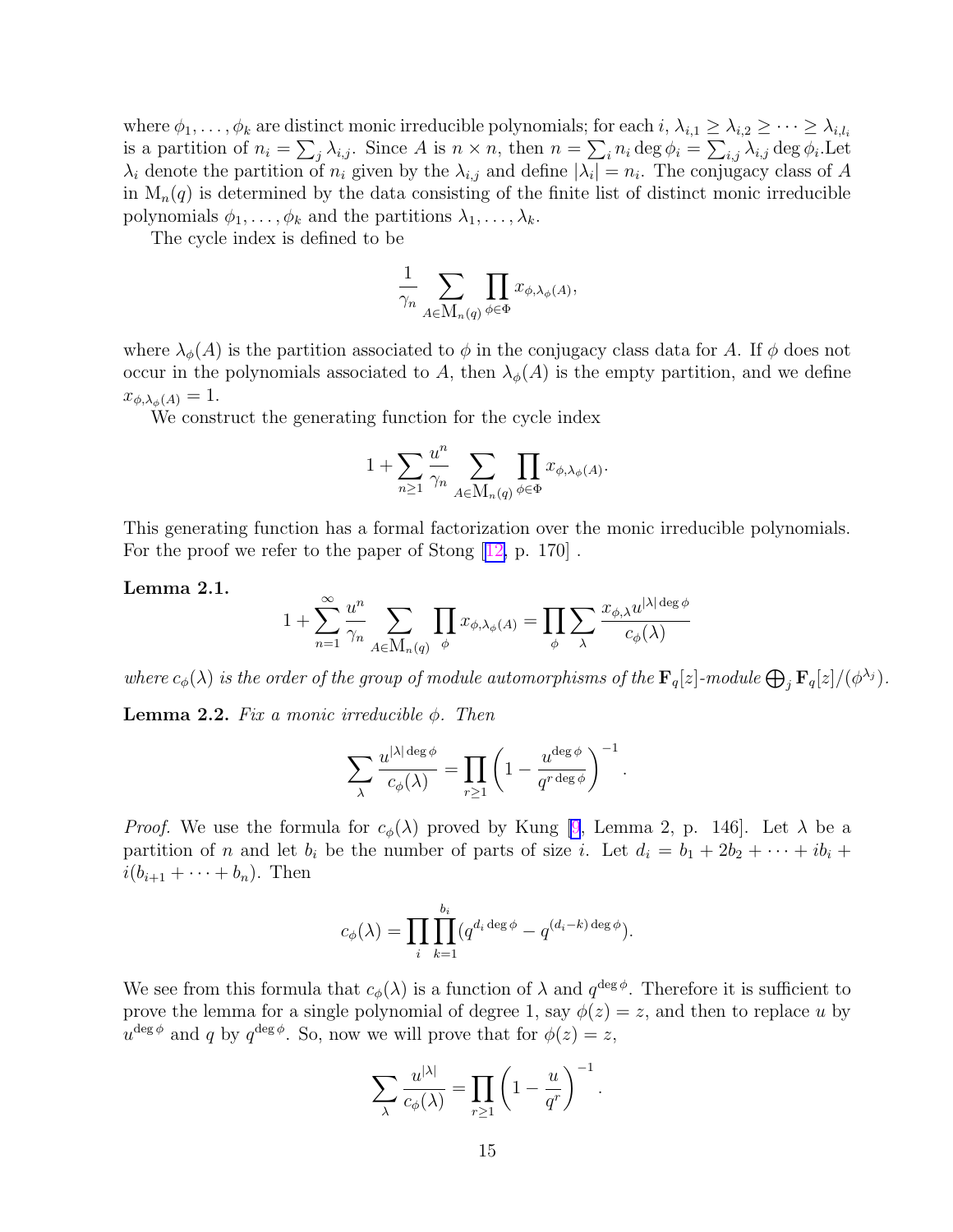We split the left side into an outer sum over n and an inner sum over the partitions of  $n$ 

$$
\sum_{\lambda} \frac{u^{|\lambda|}}{c_{\phi}(\lambda)} = 1 + \sum_{n \ge 1} \sum_{|\lambda|=n} \frac{u^n}{c_{\phi}(\lambda)}.
$$

To evaluate the inner sum we note that  $\gamma_n \sum_{|\lambda|=n}$ 1  $\frac{1}{c_{\phi}(\lambda)}$  is the number of  $n \times n$  nilpotent matrices, which is  $q^{n(n-1)}$  from the theorem of Fine and Herstein [[5](#page-26-0)]. Therefore, the  $u^n$ coefficient of the left side is

$$
\sum_{|\lambda|=n} \frac{1}{c_{\phi}(\lambda)} = \frac{1}{q^n(1-\frac{1}{q})\dots(1-\frac{1}{q^n})}.
$$

For the right side we use a formula of Euler, which is a special case of Cauchy's identity and a limiting case of the q-binomial theorem. A convenient reference is the book of Hardy and Wright [\[8](#page-26-0), Theorem 349, p. 280]. For  $|a| < 1$ ,  $|y| < 1$ , the coefficient of  $a^n$  in the infinite product

$$
\prod_{r\geq 1} \frac{1}{(1-ay^r)}
$$

is

$$
\frac{y^n}{(1-y)(1-y^2)\dots(1-y^n)}.
$$

Let  $a = u$  and  $y = \frac{1}{a}$  $\frac{1}{q}$  to see that the  $u^n$  coefficient of

$$
\prod_{r\geq 1}\left(1-\frac{u}{q^r}\right)^{-1}
$$

is

$$
\frac{1}{q^n(1-\frac{1}{q})\dots(1-\frac{1}{q^n})}.
$$

Therefore, the coefficients of  $u^n$  of the left and right sides are equal and so we have proved that for  $\phi(z) = z$ ,

$$
\sum_{\lambda} \frac{u^{|\lambda|}}{c_{\phi}(\lambda)} = \prod_{r \ge 1} \left( 1 - \frac{u}{q^r} \right)^{-1}.
$$

**Lemma 2.3.** Let  $\Phi'$  be a subset of the irreducible monic polynomials. Let  $a_n$  be the number of  $n \times n$  matrices whose conjugacy class data involves only polynomials  $\phi \in \Phi'$ . Then

$$
1 + \sum_{n\geq 1} \frac{a_n}{\gamma_n} u^n = \prod_{\phi \in \Phi'} \sum_{\lambda} \frac{u^{|\lambda| \deg \phi}}{c_{\phi}(\lambda)}
$$

$$
1 + \sum_{n\geq 1} \frac{a_n}{\gamma_n} u^n = \prod_{\phi \in \Phi'} \prod_{r\geq 1} \left(1 - \frac{u^{\deg \phi}}{q^{r \deg \phi}}\right)^{-1}.
$$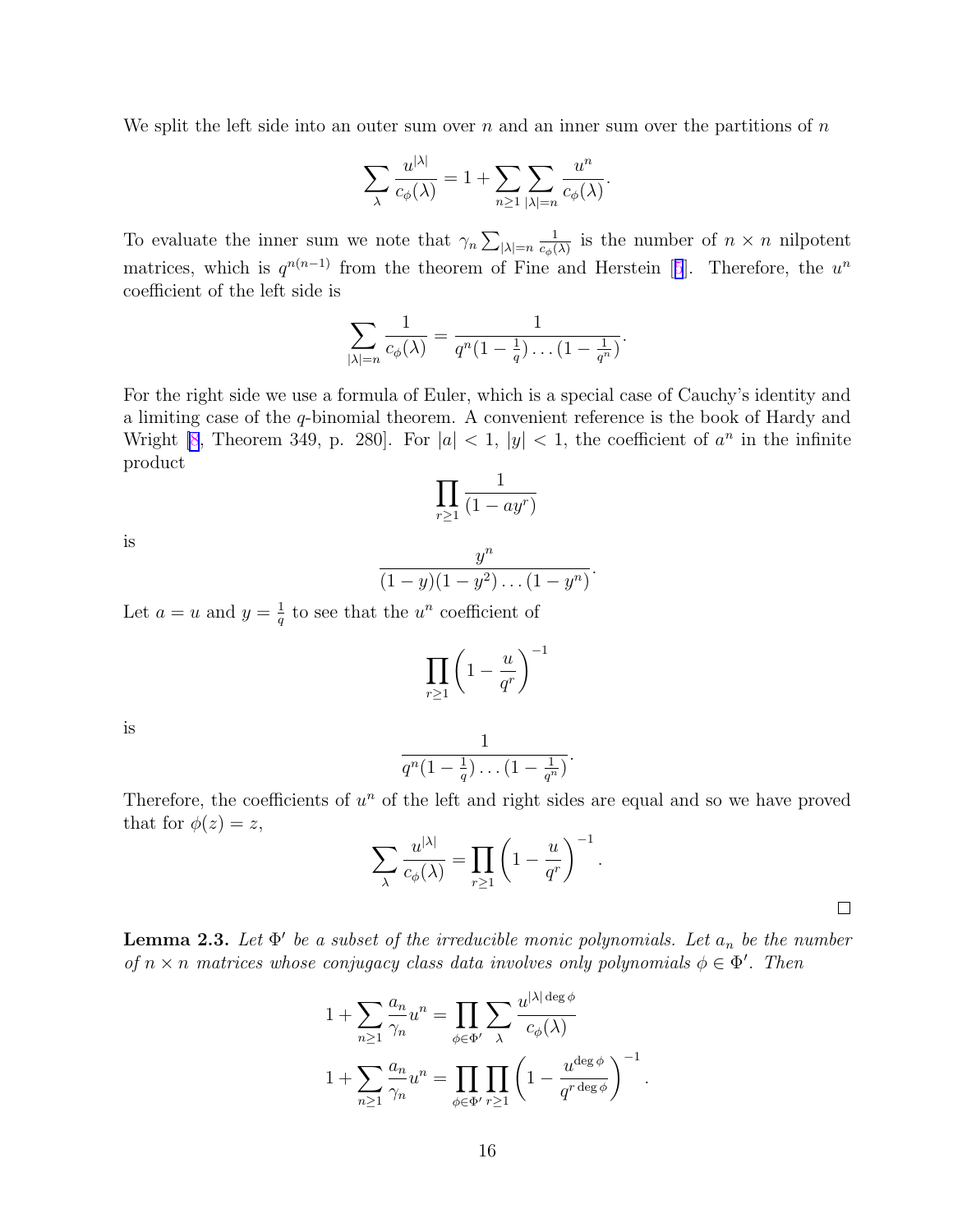*Proof.* Using Lemma 1 we set  $x_{\phi,\lambda} = 1$  or 0 according to whether  $\phi \in \Phi'$  or not. Then on the left side the inner sum is over the matrices A that do not have factors of  $\phi \in \Phi'$  in their characteristic polynomials, and so the coefficient of  $u^n$  is simply the number of such  $n \times n$ matrices. This gives the first equality in the statement of the lemma

$$
1 + \sum_{n \geq 1} \frac{a_n}{\gamma_n} u^n = \prod_{\phi \in \Phi'} \sum_{\lambda} \frac{u^{|\lambda| \deg \phi}}{c_{\phi}(\lambda)}.
$$

Then from Lemma 2 we get the second equality.

Lemma 2.4.

$$
\frac{1}{1-u} = \prod_{\phi \neq z} \sum_{\lambda} \frac{u^{|\lambda| \deg \phi}}{c_{\phi}(\lambda)}
$$

$$
\frac{1}{1-u} = \prod_{\phi \neq z} \prod_{r \geq 1} \left(1 - \frac{u^{\deg \phi}}{q^{r \deg \phi}}\right)^{-1}.
$$

*Proof.* Using Lemma 3 we let  $\Phi'$  be the complement of the polynomial  $\phi(z) = z$ . The matrices not having factors of z in their characteristic polynomials are the invertible matraices. Thus,  $a_n = \gamma_n$ , and so the left side is  $1 + \sum_{n\geq 1} u^n$ .  $\Box$ 

We can generalize the first part of Lemma 3 to allow for conjugacy class data in which the allowed partitions vary with the polynomials. The proof follows immediately from Lemma 1.

**Lemma 2.5.** For each monic, irreducible polynomial  $\phi$  let  $L_{\phi}$  be a subset of all partitions of the positive integers. Let  $a_n$  be the number of  $n \times n$  matrices A such that  $\lambda_{\phi}(A) \in L_{\phi}$  for all φ. Then

$$
1 + \sum_{n\geq 1} \frac{a_n}{\gamma_n} u^n = \prod_{\phi} \sum_{\lambda \in L_{\phi}} \frac{u^{|\lambda| \deg \phi}}{c_{\phi}(\lambda)}.
$$

Lemma 2.6.

$$
1 - u = \prod_{\phi} \left( 1 - \frac{u^{\deg \phi}}{q^{\deg \phi}} \right) = \prod_{d \ge 1} \left( 1 - \frac{u^d}{q^d} \right)^{\nu_d}
$$

*Proof.* Unique factorization in the ring of polynomials  $\mathbf{F}_q[z]$  means that each of the  $q^n$ monic polynomials of degree  $n$  has a unique factorization as a product of monic irreducible polynomials. This implies the factorization of the generating function

$$
\sum_{n\geq 0} q^n u^n = \prod_{\phi} \sum_{k\geq 0} u^{k \deg \phi}.
$$

The left side and the inner sum on the right are geometric series, and so

$$
\frac{1}{1-qu} = \prod_{\phi} \frac{1}{1-u^{\deg\phi}}.
$$

17

 $\Box$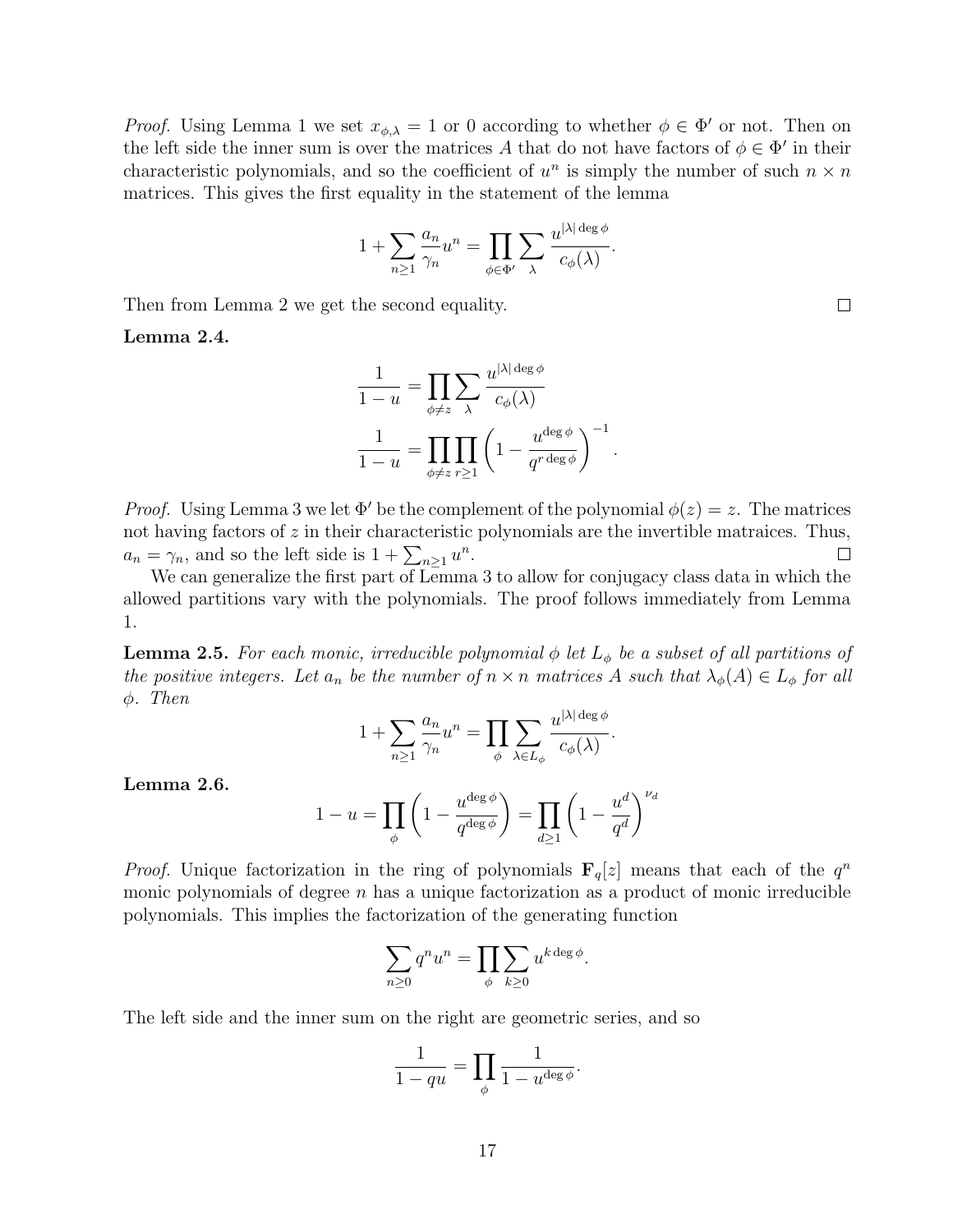Grouping the factors on the right according to degree we get

$$
\frac{1}{1-qu} = \prod_{d \ge 1} \left(\frac{1}{1-u^d}\right)^{\nu_d}
$$

.

Substituing  $u/q$  for u gives

$$
\frac{1}{1-u} = \prod_{d \ge 1} \left( \frac{1}{1-(u/q)^d} \right)^{\nu_d}.
$$

The lemma follows by taking reciprocals.

The final lemma below is used to evaluate limiting probabilities such as  $\lim_{n\to\infty} a_n/\gamma_n$ . The proof is straightforward and omitted.

Lemma 2.7. If

$$
\sum_{n\geq 0} \alpha_n u^n = \frac{1}{1-u} F(u)
$$

where  $F(u)$  is analytic and the series for  $F(1)$  is convergent, then

$$
\lim_{n \to \infty} \alpha_n = F(1).
$$

Now with these lemmas we are ready to prove several results stated in §1.

### 2.2 Linear and Projective Derangements

In this section we prove the results given in §1.8. Linear derangements are matrices with no eigenvalues of 0 or 1, which means that their characteristic polynomials do not have factors of  $z$  or  $z - 1$ .

**Theorem 2.1.** Let  $e_n$  be the number of  $n \times n$  linear derangements. Then

$$
1 + \sum_{n \ge 1} \frac{e_n}{\gamma_n} u^n = \frac{1}{1 - u} \prod_{r \ge 1} \left( 1 - \frac{u}{q^r} \right).
$$

*Proof.* In Lemma 3 let  $\Phi' = \Phi \setminus \{z, z - 1\}$  to see that

$$
1 + \sum_{n \geq 1} \frac{e_n}{\gamma_n} u^n = \prod_{\phi \in \Phi'} \prod_{r \geq 1} \left( 1 - \frac{u^{\deg \phi}}{q^{r \deg \phi}} \right)^{-1}.
$$

On the right side multiply and divide by the product corresponding to  $\phi(z) = z$ , which is

$$
\prod_{r\geq 1}\left(1-\frac{u}{q^r}\right)^{-1},\,
$$

to see that

$$
1 + \sum_{n\geq 1} \frac{e_n}{\gamma_n} u^n = \prod_{\phi \neq z} \prod_{r\geq 1} \left( 1 - \frac{u^{\deg \phi}}{q^{r \deg \phi}} \right)^{-1} \prod_{r\geq 1} \left( 1 - \frac{u}{q^r} \right).
$$

 $\Box$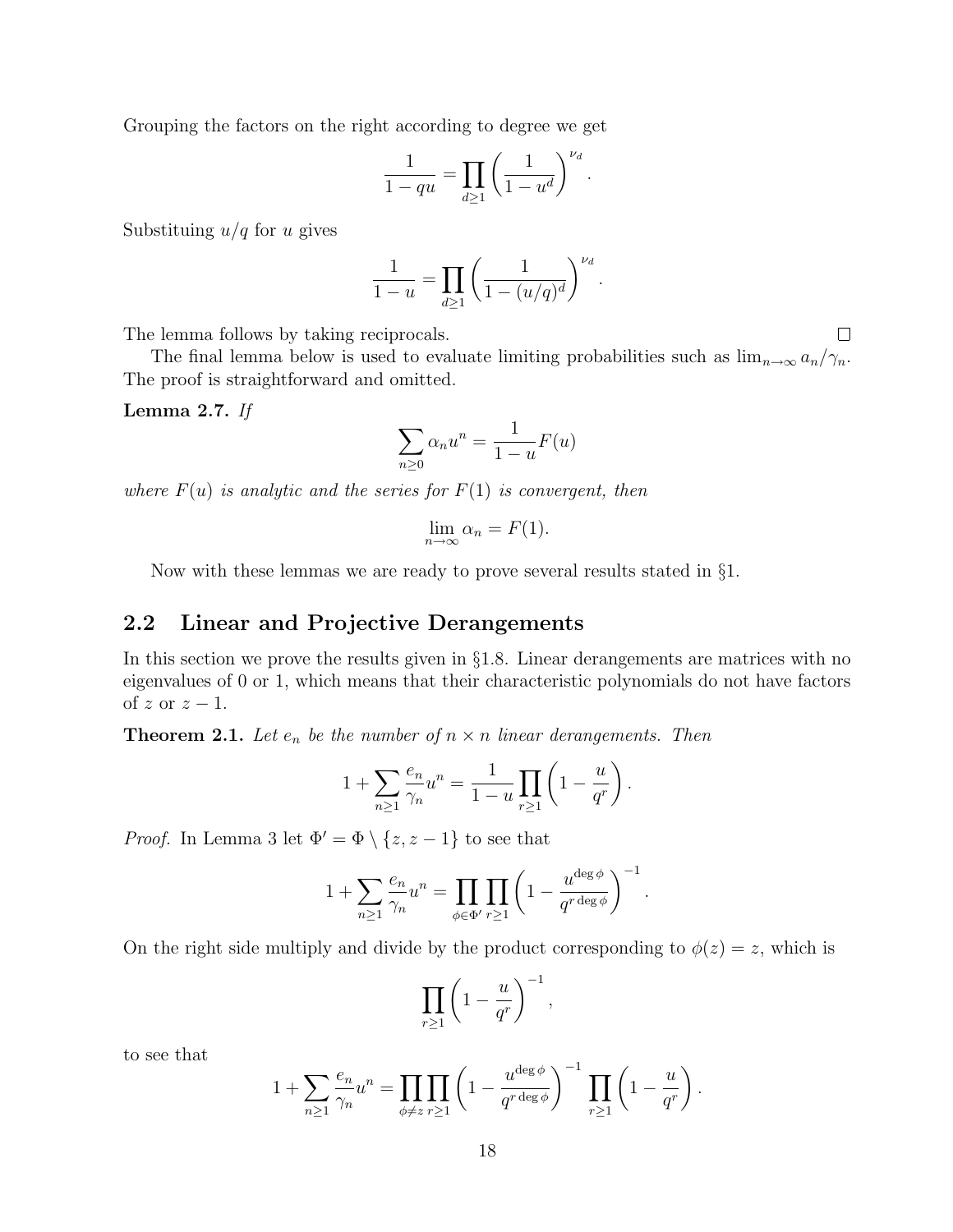Then use Lemma 4 to give

$$
1 + \sum_{n \ge 1} \frac{e_n}{\gamma_n} u^n = \frac{1}{1 - u} \prod_{r \ge 1} \left( 1 - \frac{u}{q^r} \right).
$$

 $\Box$ 

From the generating function we can derive a recursive formula for  $e_n$ .

Corollary 2.1.

$$
e_n = e_{n-1}(q^n - 1)q^{n-1} + (-1)^n q^{n(n-1)/2}, e_0 = 1.
$$

*Proof.* From Theorem 8 it follows that  $e_n/\gamma_n$  is the sum of the  $u^i$  coefficients of

$$
\prod_{r\geq 1} (1-u/q^r)
$$

for  $i = 0, 1, \ldots, n$ . Now the  $u^i$  coefficient is

$$
(-1)^{i} \sum_{1 \leq r_1 < r_2 < \dots < r_i} \frac{1}{q^{r_1 + r_2 + \dots + r_i}}.
$$

By induction one can easily show that this coefficient is

$$
\frac{(-1)^i}{(q^i-1)(q^{i-1}-1)\cdots(q-1)}.
$$

Therefore

$$
\frac{e_n}{\gamma_n} = 1 + \sum_{1 \le i \le n} \frac{(-1)^i}{(q^i - 1)(q^{i-1} - 1) \cdots (q-1)}.
$$

Next,

$$
\frac{e_n}{\gamma_n} = \frac{e_{n-1}}{\gamma_{n-1}} + \frac{(-1)^n}{(q^n - 1) \cdots (q-1)}.
$$

Making use of the formula for  $\gamma_n$  and  $\gamma_{n-1}$  and canceling where possible we see that

$$
e_n = e_{n-1}(q^n - 1)q^{n-1} + (-1)^n q^{n(n-1)/2}.
$$

 $\Box$ 

 $\Box$ 

We present the next result because the sequence  $e_n$  for  $q = 2$  is given in the OEIS as  $2^{n(n-1)/2}a_n$  where  $a_n$  satisfies a recursive formula.

Corollary 2.2. Let

$$
a_n = \frac{e_n}{q^{n(n-1)/2}}.
$$

Then  $a_n$  satisfies the recursion

$$
a_n = a_{n-1}(q^n - 1) + (-1)^n, \, a_0 = 1.
$$

*Proof.* The proof follows immediately from the recursive formula for  $e_n$ .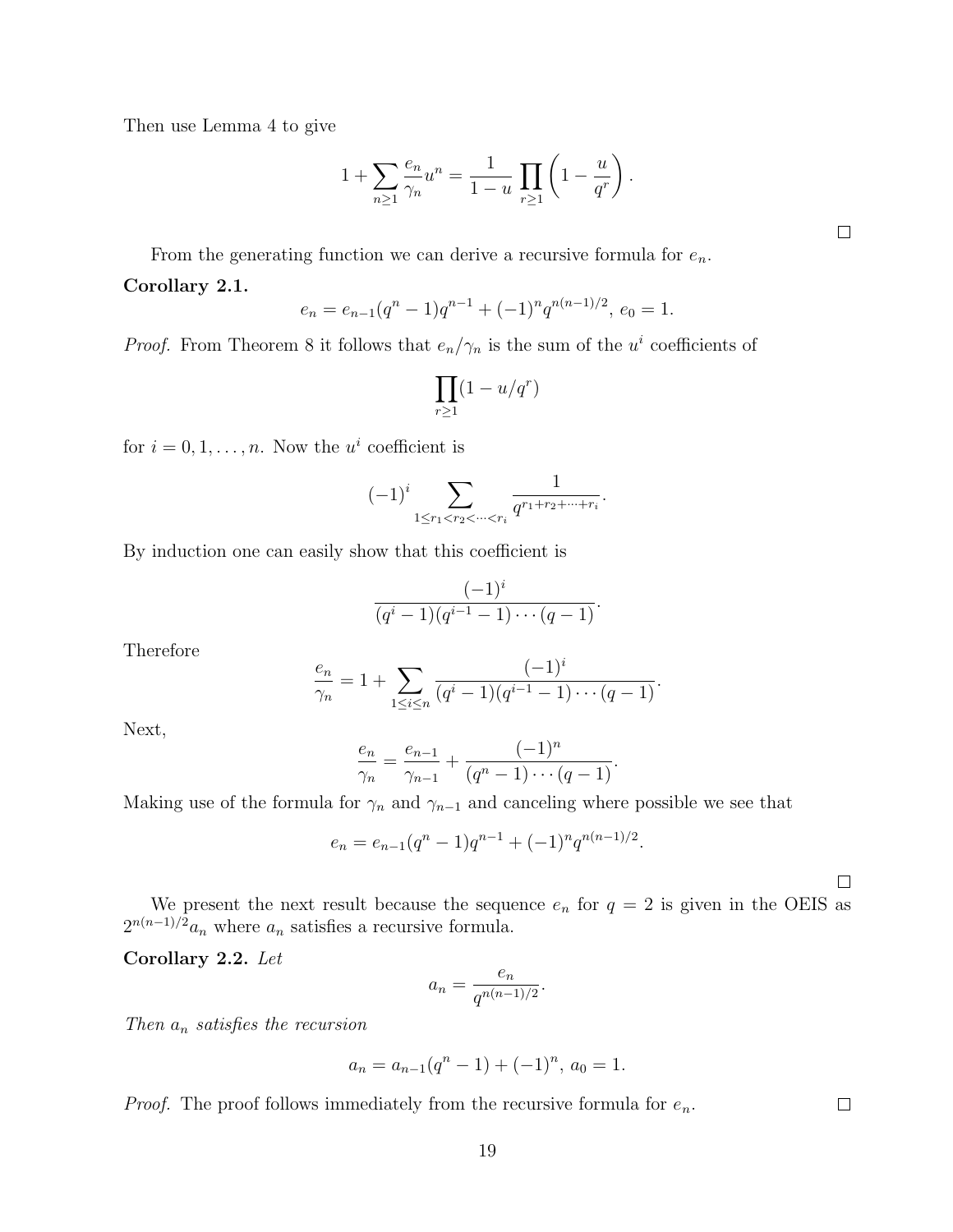Corollary 2.3. The asymptotic probability that an invertible matrix is a linear derangement is

$$
\lim_{n \to \infty} \frac{e_n}{\gamma_n} = \prod_{r \ge 1} \left( 1 - \frac{1}{q^r} \right).
$$

The asymptotic that any matrix is a linear derangement is

$$
\lim_{n \to \infty} \frac{e_n}{q^{n^2}} = \prod_{r \ge 1} \left( 1 - \frac{1}{q^r} \right)^2.
$$

Proof. We use Lemma 7 for the first statement. Then

$$
\lim_{n \to \infty} \frac{e_n}{q^{n^2}} = \lim_{n \to \infty} \frac{e_n}{\gamma_n} \frac{\gamma_n}{q^{n^2}} \n= \left(\lim_{n \to \infty} \frac{e_n}{\gamma_n}\right) \left(\lim_{n \to \infty} \frac{\gamma_n}{q^{n^2}}\right).
$$

We have just computed the first limit on the right and the second limit (from §1.2) is the same.  $\Box$ 

The proof of Theorem 8 easily adapts to give the generating function for the number of projective derangements.

**Theorem 2.2.** Let  $d_n$  be the number of  $n \times n$  projective derangements. Then

$$
1 + \sum_{n\geq 1} \frac{d_n}{\gamma_n} u^n = \frac{1}{1-u} \prod_{r\geq 1} \left( 1 - \frac{u}{q^r} \right)^{q-1}.
$$

*Proof.* In this case  $\Phi' = \Phi \setminus \{z - a | a \in \mathbf{F}_q\}$ . As in the proof of Theorem 8 this time we multiply and divide by the products corresponding to all the linear polynomials except  $\phi(z) = z - 1$ . There are  $q - 1$  of these and so we get

$$
1 + \sum_{n\geq 1} \frac{e_n}{\gamma_n} u^n = \prod_{\phi \neq z} \prod_{r\geq 1} \left( 1 - \frac{u^{\deg \phi}}{q^{r \deg \phi}} \right)^{-1} \prod_{r\geq 1} \left( 1 - \frac{u}{q^r} \right)^{q-1}.
$$

Use Lemma 4 to finish the proof.

It would be interesting to find a recursive formula for the  $d_n$  analagous to that given in Corollary 9 for the  $e_n$ .

 $\Box$ 

#### 2.3 Diagonalizable matrices

**Theorem 2.3.** Let  $d_n$  be the number of diagonalizable  $n \times n$  matrices. Then

$$
1 + \sum_{n\geq 0} \frac{d_n}{\gamma_n} u^n = \left(\sum_{m\geq 0} \frac{u^m}{\gamma_m}\right)^q
$$

and

$$
d_n = \sum_{n_1 + \dots + n_q = n} \frac{\gamma_n}{\gamma_{n_1} \cdots \gamma_{n_q}}.
$$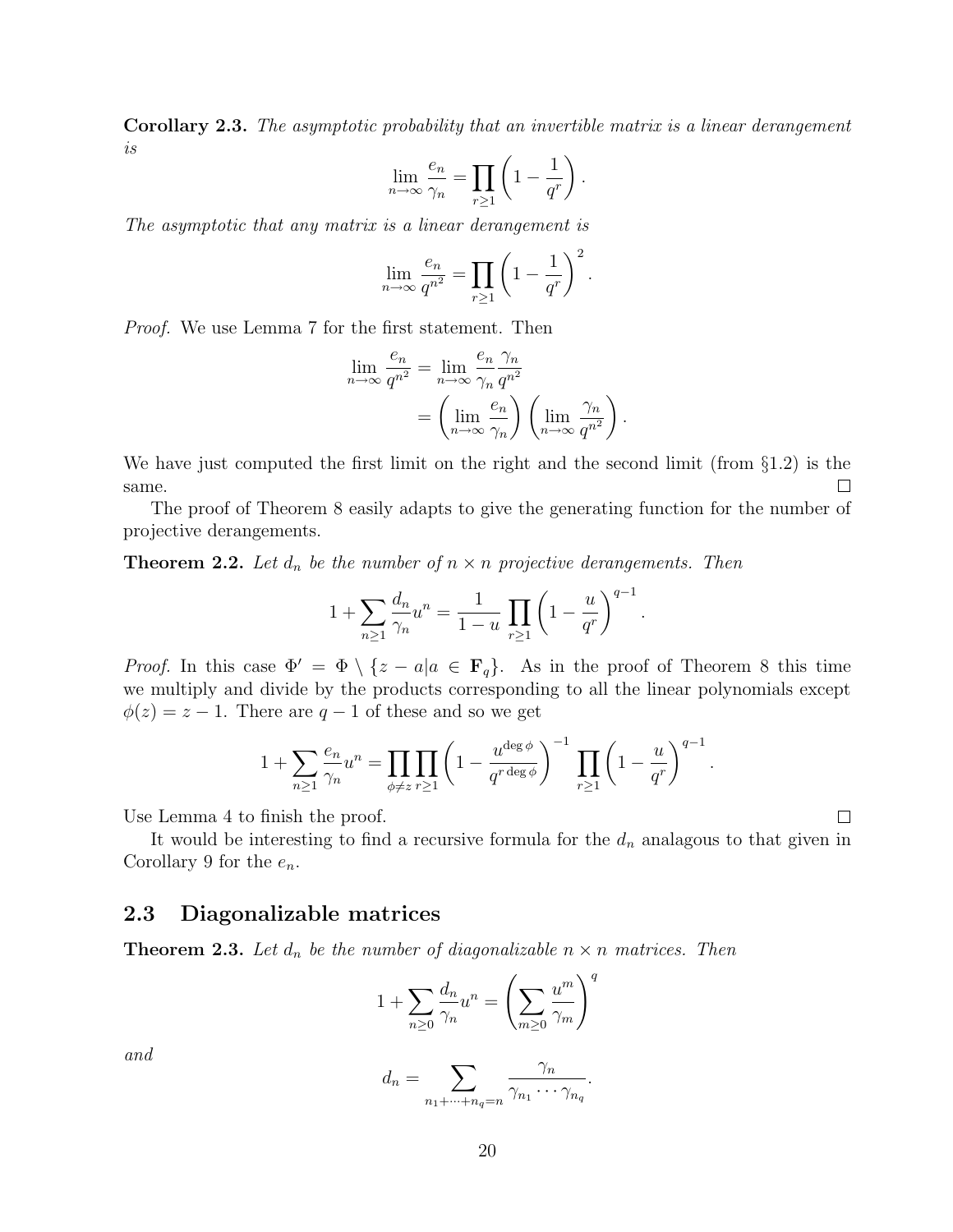Proof. We use Lemma 5. Diagonalizable matrices have conjugacy class data that only involves the linear polynomials  $\phi(z) = z - a, a \in \mathbf{F}_q$  and partitions  $\lambda_{\phi}(A)$  that are either empty or have the form  $1 \geq 1 \geq \ldots \geq 1$ . These partitions are indexed by non-negative integer. For  $\phi(z) = z - a$  and for  $\lambda$  the partition consisting of m 1's, the corresponding  $m \times m$  matrix in the canonical form is the diagonal matrix with  $a$  on the main diagonal. The centralizer subgroup of this matrix is the full general linear group  $GL_m(q)$  and so  $c_{\phi}(\lambda) = \gamma_m$ . Then from Lemma 5 we see that

$$
1 + \sum_{n\geq 0} \frac{d_n}{\gamma_n} u^n = \prod_{a \in \mathbf{F}_q} \sum_{m\geq 0} \frac{u^m}{\gamma_m}
$$

$$
= \left(\sum_{m\geq 0} \frac{u^m}{\gamma_m}\right)^q.
$$

From this the formula for  $d_n$  follows immediately.

It should be noted that the formula for  $d_n$  follows directly from the knowledge of the centralizer subgroup of a diagonalizable matrix and does not require the full machinery of the cycle index generating function. Also, there is an alternative approach to this problem given in [[10](#page-26-0)].

#### 2.4 Projections

**Theorem 2.4.** Let  $p_n$  be the number of  $n \times n$  projections. Then

$$
1 + \sum_{n\geq 0} \frac{p_n}{\gamma_n} u^n = \left(\sum_{m\geq 0} \frac{u^m}{\gamma_m}\right)^2
$$

and

$$
p_n = \sum_{0 \le i \le n} \frac{\gamma_n}{\gamma_i \gamma_{n-i}}.
$$

Proof. Since projections are diagonalizable matrices with eigenvalues restricted to be in the set  $\{0,1\}$ , it follows that the product in the generating function for the cycle index is over the two polynomials  $z$  and  $z-1$  and the partitions are restricted as described in the previous theorem. Thus, we see that

$$
1 + \sum_{n\geq 0} \frac{p_n}{\gamma_n} u^n = \prod_{z,z=1} \sum_{m\geq 0} \frac{u^m}{\gamma_m}
$$

$$
= \left(\sum_{m\geq 0} \frac{u^m}{\gamma_m}\right)^2
$$

.

The formula for  $p_n$  follows immediately.

 $\Box$ 

 $\Box$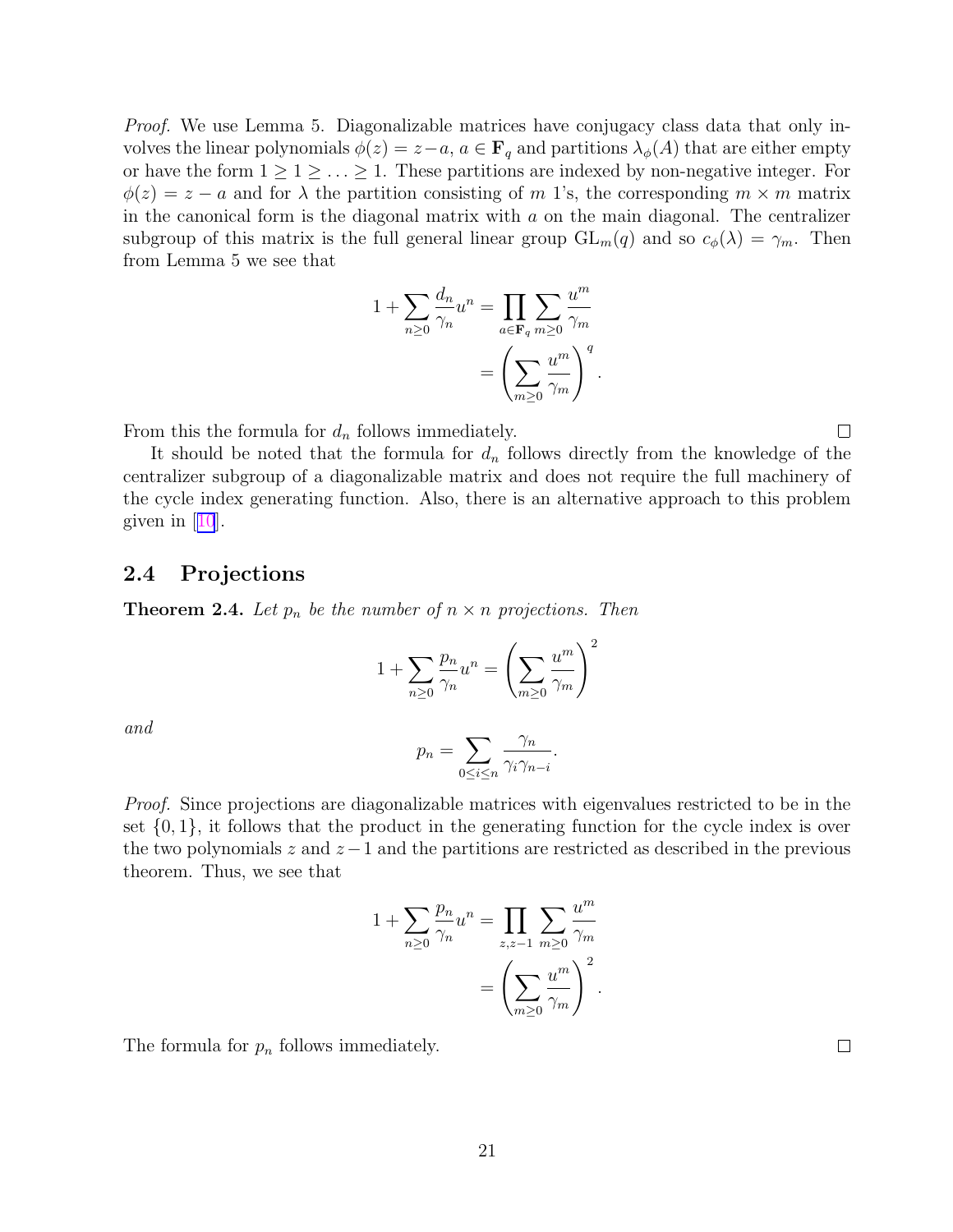# 2.5 Solutions of  $A^k = I$

**Theorem 2.5.** Let  $a_n$  be the number of  $n \times n$  matrices A satisfying  $A^2 = I$ , and assume that the base field  $\mathbf{F}_q$  has characteristic two. Then

$$
a_n = \sum_{0 \le i \le n/2} \frac{\gamma_n}{q^{i(2n-3i)} \gamma_i \gamma_{n-2i}}.
$$

*Proof.* The rational canonical form for A is a direct sum of companion matrices for  $z - 1$  and  $(z-1)^2$ . No other polynomials occur. Thus, the partition  $\lambda_{\phi}(A)$  for  $\phi(z) = z-1$  consists of  $b_1$  repetitions of 1 and  $b_2$  repetitions of 2, where  $b_1 + 2b_2 = n$ . From Lemma 5 we see that

$$
1 + \sum_{n\geq 1} \frac{a_n}{\gamma_n} u^n = \sum_{b_1, b_2} \frac{u^{b_1+2b_2}}{c_{z-1}(b)},
$$

where  $b = (b_1, b_2)$  denotes the partition. To compute  $c_{z-1}(b)$  we refer to the formula stated in the proof of Lemma 2. In that formula we have  $d_1 = b_1 + b_2$  and  $d_2 = b_1 + 2b_2$ , and then

$$
c_{z-1}(b) = \prod_{i=1}^{2} \prod_{k=1}^{b_i} (q^{d_i} - q^{d_i-k}).
$$

This becomes

$$
c_{z-1}(b) = \prod_{k=1}^{b_1} (q^{d_1} - q^{d_1-k}) \prod_{k=1}^{b_2} (q^{d_2} - q^{d_2-k}).
$$

Now let  $i = d_1 - k$  in the first product and let  $i = d_2 - k$  in the second product, so that

$$
c_{z-1}(b) = \prod_{i=b_2}^{d_1-1} (q^{d_1} - q^i) \prod_{i=d_2-b_2}^{d_2-1} (q^{d_2} - q^i).
$$

From each factor of the first product we pull out a factor of  $q^{b_2}$  and from each factor of the second product we remove a factor of  $q^{d_2-b_2}$ . This gives

$$
c_{z-1}(b) = q^{b_1b_2} \gamma_{b_1} q^{(d_2-b_2)b_2} \gamma_{b_2}.
$$

Then

$$
\frac{a_n}{\gamma_n} = \sum_{b_1 + 2b_2 = n} \frac{1}{c_{z-1}(b)},
$$

where we note that  $d_2 = n$  and  $b_1 = n - 2b_2$ . Therefore,

$$
\frac{a_n}{\gamma_n} = \sum_{b_1 + 2b_2 = n} \frac{1}{q^{b_2(3n - 2b_2)} \gamma_{b_1} \gamma_{b_2}},
$$

which is equivalent to the formula to be proved.

 $\Box$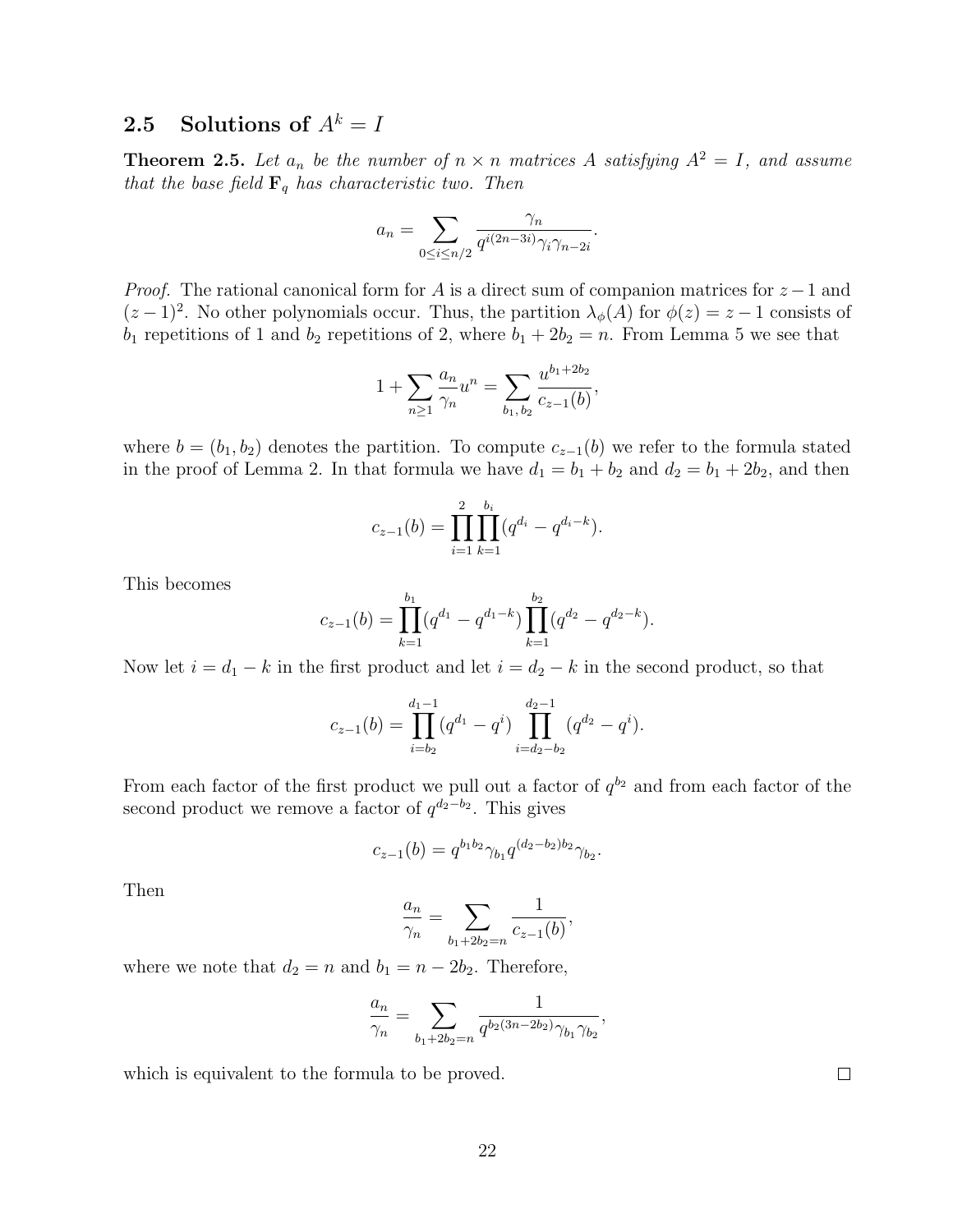**Theorem 2.6.** Assume that k is a positive integer relatively prime to q. Let

$$
z^k - 1 = \phi_1(z)\phi_2(z)\cdots\phi_r(z)
$$

be the factorization of  $z^k - 1$  over  $\mathbf{F}_q$  into distinct irreducible polynomials with  $d_i = \deg \phi_i$ , and let  $a_n$  be the number of  $n \times n$  matrices over  $\mathbf{F}_q$  that are solutions of  $A^k = I$ . Then

$$
1 + \sum_{n \ge 1} \frac{a_n}{\gamma_n} u^n = \prod_{i=1}^r \sum_{m \ge 0} \frac{q^{m d_i}}{\gamma_m(q^{d_i})}.
$$

*Proof.* The rational canonical form of a matrix A satisfying  $A^k = I$  is a direct sum of any number of copies of the companion matrices of the  $\phi_i$ . Thus, with Lemma 5 the product is taken over the  $\phi_i$  for  $i = 1, \ldots, r$  and the subset  $L_{\phi_i}$  is the same for all i and consists of the partitions in which all parts are 1. Hence,  $L_{\phi_i}$  can be identified with the non-negative integers  $m = 0, 1, 2, \ldots$  For the partition  $\lambda$  given by m 1's, the value of  $c_{\phi_i}(\lambda)$  is the order of the group of automorphisms of the  $\mathbf{F}_q[z]$ -module  $\mathbf{F}_q[z]/(\phi^m_i)$ , but this module is the direct sum of m copies of the extension field of degree  $d_i$  over  $\mathbf{F}_q$ . Therefore, the group of automorphisms is the general linear group  $GL_m(q^{d_i})$ , and so  $c_{\phi_i}(\lambda) = \gamma_m(q^{d_i})$ . □

#### 2.6 Cyclic matrices

**Theorem 2.7.** Let  $a_n$  be the number of cyclic  $n \times n$  matrices. Then

$$
1 + \sum_{n\geq 1} \frac{a_n}{\gamma_n} u^n = \prod_{d\geq 1} \left( 1 + \frac{1}{q^d - 1} \frac{u^d}{1 - (u/q)^d} \right)^{\nu_d}
$$

and

$$
1 + \sum_{n \ge 1} \frac{a_n}{\gamma_n} u^n = \frac{1}{1 - u} \prod_{d \ge 1} \left( 1 + \frac{u^d}{q^d (q^d - 1)} \right)^{\nu_d}.
$$

*Proof.* In terms of the conjugacy class data a matrix is cyclic if  $\lambda_{\phi}$  has at most one part for each  $\phi$ . Thus,  $L_{\phi} = \{\emptyset, 1, 2, \ldots\}$ , where m means the partition of m having just one part. For these partitions we have  $c_{\phi}(\emptyset) = 1$  and  $c_{\phi}(m) = q^{m \deg \phi} - q^{(m-1) \deg \phi}$ . Let  $a_n$  be the number of cyclic matrices of size  $n \times n$ . Beginning with Lemma 5 we find the generating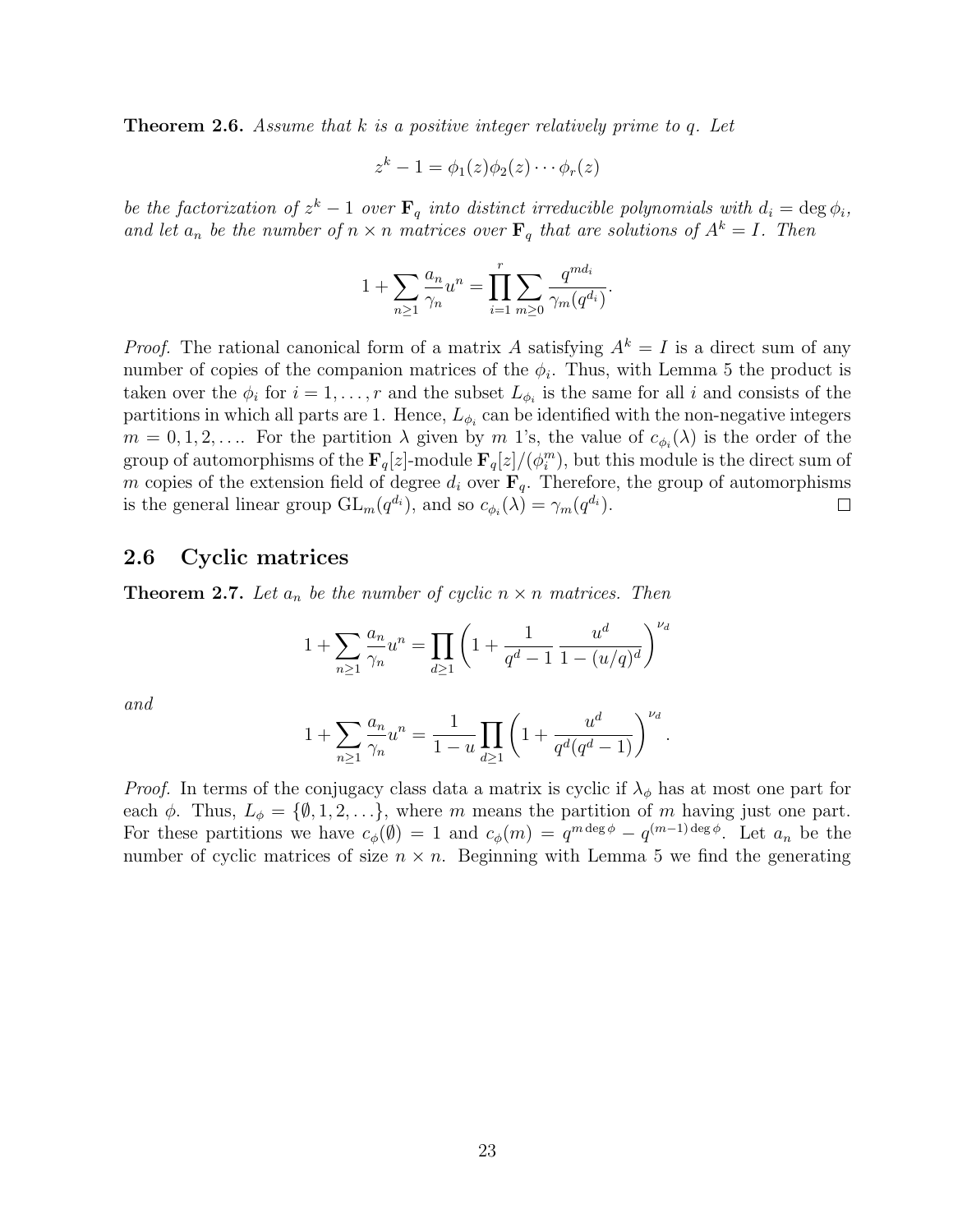function.

$$
1 + \sum_{n\geq 1} \frac{a_n}{\gamma_n} u^n = \prod_{\phi} \sum_{L_{\phi}} \frac{u^{|\lambda| \deg \phi}}{c_{\phi}(\lambda)}
$$
  
= 
$$
\prod_{\phi} \left( 1 + \sum_{m\geq 1} \frac{u^{m \deg \phi}}{q^{m \deg \phi} - q^{(m-1) \deg \phi}} \right)
$$
  
= 
$$
\prod_{d\geq 1} \left( 1 + \sum_{m\geq 1} \frac{u^{md}}{q^{md} - q^{(m-1)d}} \right)^{\nu_d}
$$
  
= 
$$
\prod_{d\geq 1} \left( 1 + \frac{1}{q^d - 1} \sum_{m\geq 1} \frac{u^{md}}{q^{(m-1)d}} \right)^{\nu_d}
$$
  
= 
$$
\prod_{d\geq 1} \left( 1 + \frac{1}{q^d - 1} \frac{u^d}{1 - (u/q)^d} \right)^{\nu_d}.
$$

For the second part, we use Lemma 6 to get

$$
1 + \sum_{n\geq 1} \frac{a_n}{\gamma_n} u^n = \frac{1}{1-u} \prod_{d\geq 1} \left( 1 - \frac{u^d}{q^d} \right)^{\nu_d} \prod_{d\geq 1} \left( 1 + \frac{1}{q^d - 1} \frac{u^d}{1 - (u/q)^d} \right)^{\nu_d}.
$$

 $\Box$ 

Combine the products and simplify to finish the proof.

#### 2.7 Semi-simple matrices

**Theorem 2.8.** Let  $a_n$  be the number of  $n \times n$  semi-simple matrices over  $\mathbf{F}_q$ . Then

$$
1 + \sum_{n \ge 1} \frac{a_n}{\gamma_n} u^n = \prod_{d \ge 1} \left( 1 + \sum_{j \ge 1} \frac{u^{jd}}{\gamma_j(q^d)} \right)^{\nu_d}.
$$

*Proof.* In order for a matrix to be semi-simple the partition associated to a polynomial  $\phi$ has no parts greater than 1. Thus, for all  $\phi$ ,  $L_{\phi} = \{\emptyset, 1, 1^2, \ldots, 1^j, \ldots\}$ , where  $1^j$  means the partition of j consisting of j copies of 1. Then  $c_{\phi}(1^j)$  is the order of the automorphism group of the  $\mathbf{F}_q[z]$ -module which is the direct sum of j copies of  $\mathbf{F}_q[z]/(\phi)$ , which can be identified with  $(\mathbf{F}_{q}^{d})^{j}$ , where  $d = \text{deg }\phi$ . Furthermore, the automorphisms of the module  $(\mathbf{F}_{q}[z]/(\phi))^{\oplus j}$ can be identified with the  $\mathbf{F}_{q^d}$ -linear automorphisms of  $(\mathbf{F}_{q^d})^j$ . This group of automorphisms is  $GL_j(q^d)$ , and so  $c_{\phi}(1^j) = \gamma_j(q^d)$ .

From Lemma 5 we find

$$
1 + \sum_{n\geq 1} \frac{a_n}{\gamma_n} u^n = \prod_{\phi} \sum_{L_{\phi}} \frac{u^{|\lambda| \deg \phi}}{c_{\phi}(\lambda)}
$$
  
= 
$$
\prod_{\phi} \left( 1 + \sum_{j\geq 1} \frac{u^{j \deg \phi}}{\gamma_j(q^d)} \right)
$$
  
= 
$$
\prod_{d\geq 1} \left( 1 + \sum_{j\geq 1} \frac{u^{jd}}{\gamma_j(q^d)} \right)^{\nu_d}.
$$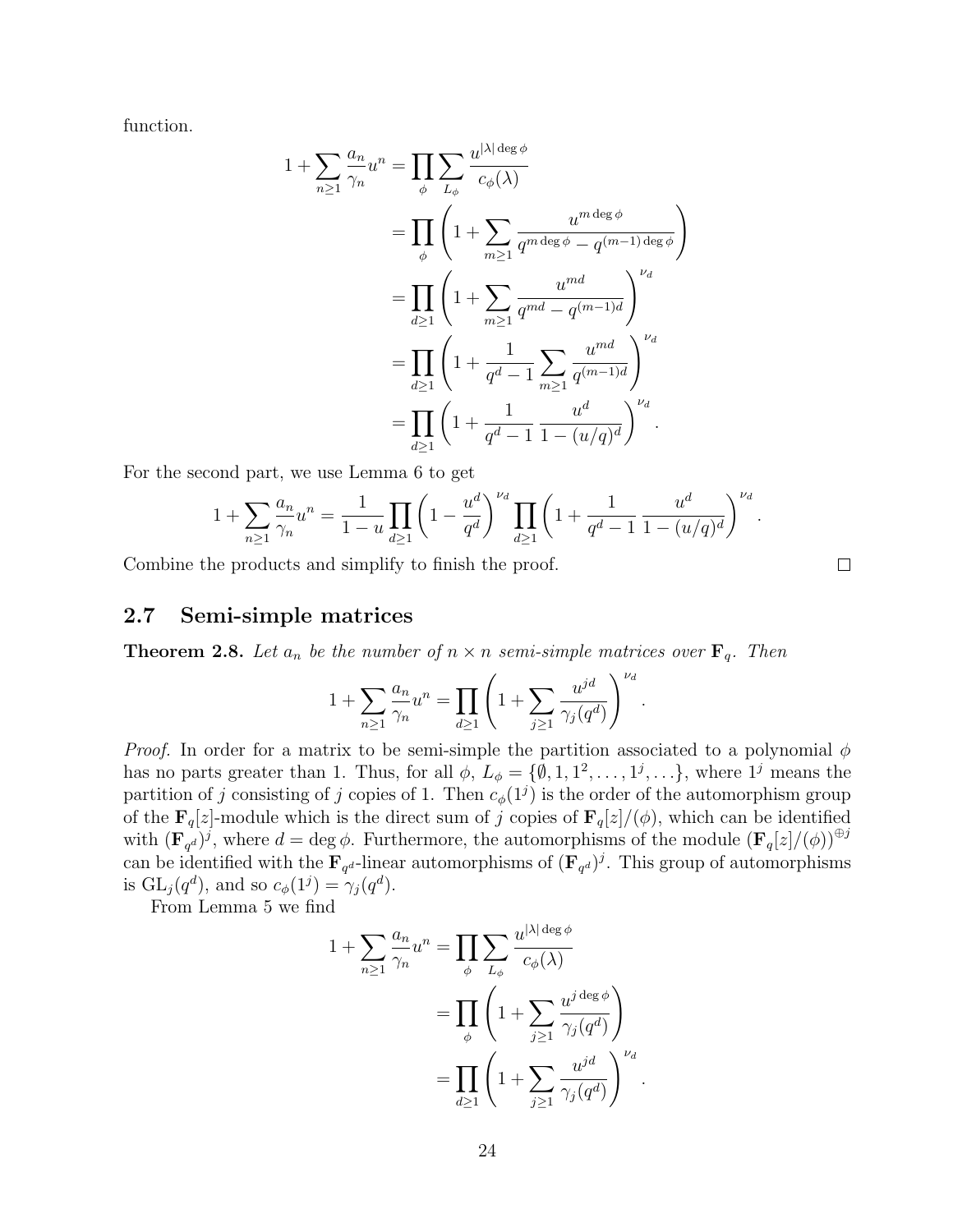### 2.8 Separable matrices

**Theorem 2.9.** Let  $a_n$  be the number of separable  $n \times n$  matrices over  $\mathbf{F}_q$ . Then

$$
1 + \sum_{n \ge 1} \frac{a_n}{\gamma_n} u^n = \prod_{d \ge 1} \left( 1 + \frac{u^d}{q^d - 1} \right)^{\nu_d}
$$

and

$$
1 + \sum_{n\geq 1} \frac{a_n}{\gamma_n} u^n = \frac{1}{1-u} \prod_{d\geq 1} \left( 1 + \frac{u^d (u^d - 1)}{q^d (q^d - 1)} \right)^{\nu_d}.
$$

Proof. For a matrix to be separable the allowed partitions are either empty or the unique partition of 1. So the sum over  $L_{\phi}$  in Lemma 5 is a sum of two terms. For  $\lambda = \emptyset$ ,

$$
\frac{u^{|\lambda| \deg \phi}}{c_{\phi}(\lambda)} = 1,
$$

and for  $\lambda = 1$ ,

$$
\frac{u^{|\lambda| \deg \phi}}{c_{\phi}(\lambda)} = \frac{u^{\deg \phi}}{q^{\deg \phi} - 1}.
$$

Therefore,

$$
1 + \sum_{n\geq 1} \frac{a_n}{\gamma_n} u^n = \prod_{\phi} \sum_{L_{\phi}} \frac{u^{|\lambda| \deg \phi}}{c_{\phi}(\lambda)}
$$
  
= 
$$
\prod_{\phi} \left( 1 + \frac{u^{\deg \phi}}{q^{\deg \phi} - 1} \right)
$$
  
= 
$$
\prod_{d\geq 1} \left( 1 + \frac{u^d}{q^d - 1} \right)^{\nu_d}.
$$

For the second statement of the theorem multiply the right side in the line above by

$$
\frac{1}{1-u}\prod_{d\geq 1}\left(1-\frac{u^d}{q^d}\right)^{\nu_d},
$$

which is equal to 1 by Lemma 6. Then combine the products.

### 2.9 Conjugacy classes

**Theorem 2.10.** Let  $a_n$  be the number of conjugacy classes of  $n \times n$  matrices. Then the ordinary generating function for the sequence  $\{a_n\}$  is given by

$$
1 + \sum_{n \ge 1} a_n u^n = \prod_{r \ge 1} \frac{1}{1 - q u^r}.
$$

 $\Box$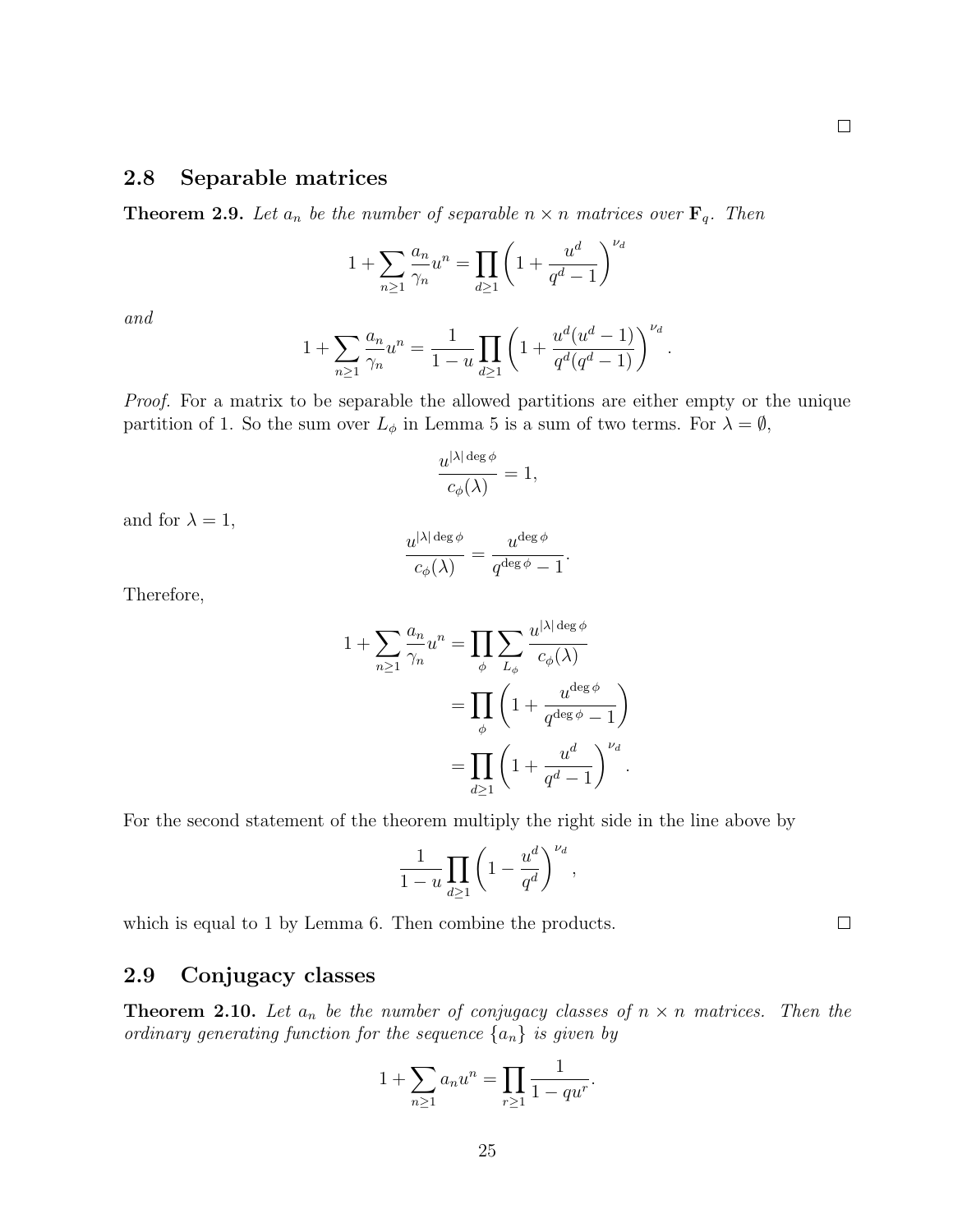<span id="page-25-0"></span>Proof. Recall the ordinary power series generating function for partitions factors as the infinite product

$$
\sum_{n\geq 0} p_n u^n = \prod_{r\geq 1} \frac{1}{1 - u^r},
$$

where  $p_n$  is the number of partitions of the integer n. A conjugacy class of  $n \times n$  matrices is uniquely specified by the choice of a partition  $\lambda_{\phi}$  for each monic irreducible polynomial  $\phi$ such that  $\sum_{\phi} |\lambda_{\phi}| \deg \phi = n$ . Consider the infinite product over  $\phi$ 

$$
\prod_{\phi} \sum_{n\geq 0} p_n u^{n \deg \phi}.
$$

The coefficient of  $u^n$  is a sum of terms of the form  $p_{n_1}u^{n_1\deg\phi_1}\cdots p_{n_k}u^{n_k\deg\phi_k}$  where  $n=$  $\sum n_k \deg \phi_k$ . Therefore, the u<sup>n</sup>-coefficient is the number of conjugacy classes of  $n \times n$  matrices. Then

$$
1 + \sum_{n\geq 1} a_n u^n = \prod_{\phi} \sum_{n\geq 0} p_n u^{n \deg \phi}
$$

$$
= \prod_{\phi} \prod_{r\geq 1} \frac{1}{1 - u^{r \deg \phi}}
$$

$$
= \prod_{r\geq 1} \prod_{\phi} \frac{1}{1 - u^{r \deg \phi}}
$$

$$
= \prod_{r\geq 1} \prod_{d\geq 1} \left(\frac{1}{1 - u^{rd}}\right)^{\nu_d}
$$

Then by substituting  $qu^r$  for u in Lemma 6 and inverting we see that

$$
\prod_{d\geq 1} \left(\frac{1}{1-u^{rd}}\right)^{\nu_d} = \frac{1}{1-qu^r}.
$$

Therefore

$$
1 + \sum_{n \ge 1} a_n u^n = \prod_{r \ge 1} \frac{1}{1 - q u^r}
$$

.

 $\Box$ 

# References

- [1] Edward A. Bender and Jay R. Goldman, Enumerative uses of generating functions, Indiana Univ. Math. J. 20 (1970/1971), 753–765.
- [2] Peter J. Cameron, Combinatorics: Topics, Techniques, Algorithms, Cambridge University Press, Cambridge, 1994.
- [3] Naoki Chigira, Yugen Takegahara, and Tomoyuki Yoshida, On the number of homomorphisms from a finite group to a general linear group, J. Algebra 232 (2000), 236–254.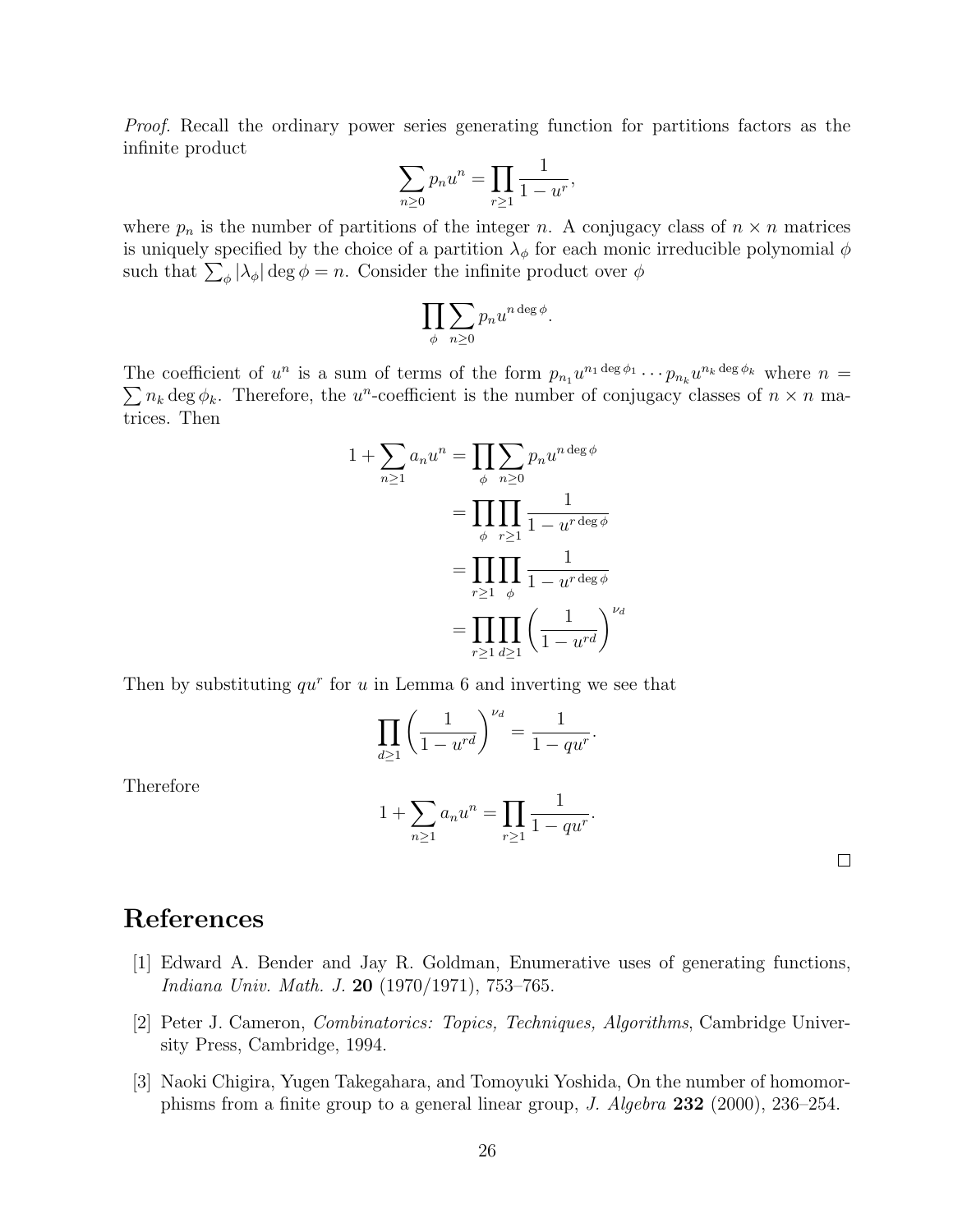- <span id="page-26-0"></span>[4] M. C. Crabb, Counting nilpotent endomorphisms, Finite Fields Appl. 12 (2006), 151– 154.
- [5] N. J. Fine and I. N. Herstein, The probability that a matrix be nilpotent, Illinois J. *Math.* **2** (1958), 499–504.
- [6] Jason Fulman, Random matrix theory over finite fields, Bull. Amer. Math. Soc. (N.S.) 39 (2002), 51–85 (electronic).
- [7] Murray Gerstenhaber, On the number of nilpotent matrices with coefficients in a finite field, Illinois J. Math. 5 (1961), 330–333.
- [8] G. H. Hardy and E. M. Wright, An Introduction to the Theory of Numbers, Fifth Ed., The Clarendon Press Oxford University Press, New York, 1979.
- [9] Joseph P. S. Kung, The cycle structure of a linear transformation over a finite field, Linear Algebra Appl. 36 (1981), 141–155.
- [10] Kent E. Morrison, q[-exponential](http://www.combinatorics.org/Volume_11/Abstracts/v11i1r36.html) families, Electron. J. Combin. 11 (2004), Research Paper 36, 11 pp. (electronic).
- [11] Peter M. Neumann and Cheryl E. Praeger, Cyclic matrices over finite fields, J. London Math. Soc. **52** (1995), 263–284.
- [12] Richard Stong, Some asymptotic results on finite vector spaces, Adv. in Appl. Math. 9 (1988), 167–199.
- [13] G. E. Wall, Counting cyclic and separable matrices over a finite field, Bull. Austral. Math. Soc. **60** (1999), 253–284.

2000 Mathematics Subject Classification: Primary 05A15, 15A33; Secondary 05A10, 05A30, 11B65, 11B73.

Keywords: Integer sequences, matrices over finite fields, cycle index for matrices.

(Concerned with sequences [A002416](http://www.research.att.com/cgi-bin/access.cgi/as/~njas/sequences/eisA.cgi?Anum=A002416), [A002820](http://www.research.att.com/cgi-bin/access.cgi/as/~njas/sequences/eisA.cgi?Anum=A002820), [A002884](http://www.research.att.com/cgi-bin/access.cgi/as/~njas/sequences/eisA.cgi?Anum=A002884), [A005329](http://www.research.att.com/cgi-bin/access.cgi/as/~njas/sequences/eisA.cgi?Anum=A005329), [A006116](http://www.research.att.com/cgi-bin/access.cgi/as/~njas/sequences/eisA.cgi?Anum=A006116), [A006117](http://www.research.att.com/cgi-bin/access.cgi/as/~njas/sequences/eisA.cgi?Anum=A006117), [A006118](http://www.research.att.com/cgi-bin/access.cgi/as/~njas/sequences/eisA.cgi?Anum=A006118), [A006119](http://www.research.att.com/cgi-bin/access.cgi/as/~njas/sequences/eisA.cgi?Anum=A006119), [A006120,](http://www.research.att.com/cgi-bin/access.cgi/as/~njas/sequences/eisA.cgi?Anum=A006120) [A006121](http://www.research.att.com/cgi-bin/access.cgi/as/~njas/sequences/eisA.cgi?Anum=A006121), [A006122,](http://www.research.att.com/cgi-bin/access.cgi/as/~njas/sequences/eisA.cgi?Anum=A006122) [A015195,](http://www.research.att.com/cgi-bin/access.cgi/as/~njas/sequences/eisA.cgi?Anum=A015195) [A015196,](http://www.research.att.com/cgi-bin/access.cgi/as/~njas/sequences/eisA.cgi?Anum=A015196) [A015197,](http://www.research.att.com/cgi-bin/access.cgi/as/~njas/sequences/eisA.cgi?Anum=A015197) [A015198,](http://www.research.att.com/cgi-bin/access.cgi/as/~njas/sequences/eisA.cgi?Anum=A015198) [A015199,](http://www.research.att.com/cgi-bin/access.cgi/as/~njas/sequences/eisA.cgi?Anum=A015199) [A015200](http://www.research.att.com/cgi-bin/access.cgi/as/~njas/sequences/eisA.cgi?Anum=A015200), [A015201,](http://www.research.att.com/cgi-bin/access.cgi/as/~njas/sequences/eisA.cgi?Anum=A015201) [A015202](http://www.research.att.com/cgi-bin/access.cgi/as/~njas/sequences/eisA.cgi?Anum=A015202), [A015203,](http://www.research.att.com/cgi-bin/access.cgi/as/~njas/sequences/eisA.cgi?Anum=A015203) [A015204,](http://www.research.att.com/cgi-bin/access.cgi/as/~njas/sequences/eisA.cgi?Anum=A015204) [A015205,](http://www.research.att.com/cgi-bin/access.cgi/as/~njas/sequences/eisA.cgi?Anum=A015205) [A015206,](http://www.research.att.com/cgi-bin/access.cgi/as/~njas/sequences/eisA.cgi?Anum=A015206) [A015207,](http://www.research.att.com/cgi-bin/access.cgi/as/~njas/sequences/eisA.cgi?Anum=A015207) [A015208,](http://www.research.att.com/cgi-bin/access.cgi/as/~njas/sequences/eisA.cgi?Anum=A015208) [A015209](http://www.research.att.com/cgi-bin/access.cgi/as/~njas/sequences/eisA.cgi?Anum=A015209), [A015210,](http://www.research.att.com/cgi-bin/access.cgi/as/~njas/sequences/eisA.cgi?Anum=A015210) [A015211](http://www.research.att.com/cgi-bin/access.cgi/as/~njas/sequences/eisA.cgi?Anum=A015211), [A015212,](http://www.research.att.com/cgi-bin/access.cgi/as/~njas/sequences/eisA.cgi?Anum=A015212) [A015213,](http://www.research.att.com/cgi-bin/access.cgi/as/~njas/sequences/eisA.cgi?Anum=A015213) [A015214,](http://www.research.att.com/cgi-bin/access.cgi/as/~njas/sequences/eisA.cgi?Anum=A015214) [A015215,](http://www.research.att.com/cgi-bin/access.cgi/as/~njas/sequences/eisA.cgi?Anum=A015215) [A015216,](http://www.research.att.com/cgi-bin/access.cgi/as/~njas/sequences/eisA.cgi?Anum=A015216) [A015217,](http://www.research.att.com/cgi-bin/access.cgi/as/~njas/sequences/eisA.cgi?Anum=A015217) [A022166](http://www.research.att.com/cgi-bin/access.cgi/as/~njas/sequences/eisA.cgi?Anum=A022166), [A022167,](http://www.research.att.com/cgi-bin/access.cgi/as/~njas/sequences/eisA.cgi?Anum=A022167) [A022168](http://www.research.att.com/cgi-bin/access.cgi/as/~njas/sequences/eisA.cgi?Anum=A022168), [A022169,](http://www.research.att.com/cgi-bin/access.cgi/as/~njas/sequences/eisA.cgi?Anum=A022169) [A022170,](http://www.research.att.com/cgi-bin/access.cgi/as/~njas/sequences/eisA.cgi?Anum=A022170) [A022171,](http://www.research.att.com/cgi-bin/access.cgi/as/~njas/sequences/eisA.cgi?Anum=A022171) [A022172,](http://www.research.att.com/cgi-bin/access.cgi/as/~njas/sequences/eisA.cgi?Anum=A022172) [A022173,](http://www.research.att.com/cgi-bin/access.cgi/as/~njas/sequences/eisA.cgi?Anum=A022173) [A022174,](http://www.research.att.com/cgi-bin/access.cgi/as/~njas/sequences/eisA.cgi?Anum=A022174) [A022175](http://www.research.att.com/cgi-bin/access.cgi/as/~njas/sequences/eisA.cgi?Anum=A022175), [A022176,](http://www.research.att.com/cgi-bin/access.cgi/as/~njas/sequences/eisA.cgi?Anum=A022176) [A022177](http://www.research.att.com/cgi-bin/access.cgi/as/~njas/sequences/eisA.cgi?Anum=A022177), [A022178,](http://www.research.att.com/cgi-bin/access.cgi/as/~njas/sequences/eisA.cgi?Anum=A022178) [A022179,](http://www.research.att.com/cgi-bin/access.cgi/as/~njas/sequences/eisA.cgi?Anum=A022179) [A022180,](http://www.research.att.com/cgi-bin/access.cgi/as/~njas/sequences/eisA.cgi?Anum=A022180) [A022181,](http://www.research.att.com/cgi-bin/access.cgi/as/~njas/sequences/eisA.cgi?Anum=A022181) [A022182,](http://www.research.att.com/cgi-bin/access.cgi/as/~njas/sequences/eisA.cgi?Anum=A022182) [A022183,](http://www.research.att.com/cgi-bin/access.cgi/as/~njas/sequences/eisA.cgi?Anum=A022183) [A022184](http://www.research.att.com/cgi-bin/access.cgi/as/~njas/sequences/eisA.cgi?Anum=A022184), [A022185,](http://www.research.att.com/cgi-bin/access.cgi/as/~njas/sequences/eisA.cgi?Anum=A022185) [A022186](http://www.research.att.com/cgi-bin/access.cgi/as/~njas/sequences/eisA.cgi?Anum=A022186), [A022187,](http://www.research.att.com/cgi-bin/access.cgi/as/~njas/sequences/eisA.cgi?Anum=A022187) [A022188,](http://www.research.att.com/cgi-bin/access.cgi/as/~njas/sequences/eisA.cgi?Anum=A022188) [A053718,](http://www.research.att.com/cgi-bin/access.cgi/as/~njas/sequences/eisA.cgi?Anum=A053718) [A053722,](http://www.research.att.com/cgi-bin/access.cgi/as/~njas/sequences/eisA.cgi?Anum=A053722) [A053725,](http://www.research.att.com/cgi-bin/access.cgi/as/~njas/sequences/eisA.cgi?Anum=A053725) [A053763,](http://www.research.att.com/cgi-bin/access.cgi/as/~njas/sequences/eisA.cgi?Anum=A053763) [A053770](http://www.research.att.com/cgi-bin/access.cgi/as/~njas/sequences/eisA.cgi?Anum=A053770), [A053771,](http://www.research.att.com/cgi-bin/access.cgi/as/~njas/sequences/eisA.cgi?Anum=A053771) [A053772](http://www.research.att.com/cgi-bin/access.cgi/as/~njas/sequences/eisA.cgi?Anum=A053772), [A053773,](http://www.research.att.com/cgi-bin/access.cgi/as/~njas/sequences/eisA.cgi?Anum=A053773) [A053774,](http://www.research.att.com/cgi-bin/access.cgi/as/~njas/sequences/eisA.cgi?Anum=A053774) [A053775,](http://www.research.att.com/cgi-bin/access.cgi/as/~njas/sequences/eisA.cgi?Anum=A053775) [A053776,](http://www.research.att.com/cgi-bin/access.cgi/as/~njas/sequences/eisA.cgi?Anum=A053776) [A053777,](http://www.research.att.com/cgi-bin/access.cgi/as/~njas/sequences/eisA.cgi?Anum=A053777) [A053846,](http://www.research.att.com/cgi-bin/access.cgi/as/~njas/sequences/eisA.cgi?Anum=A053846) [A053847](http://www.research.att.com/cgi-bin/access.cgi/as/~njas/sequences/eisA.cgi?Anum=A053847), [A053848,](http://www.research.att.com/cgi-bin/access.cgi/as/~njas/sequences/eisA.cgi?Anum=A053848) [A053849](http://www.research.att.com/cgi-bin/access.cgi/as/~njas/sequences/eisA.cgi?Anum=A053849), [A053851,](http://www.research.att.com/cgi-bin/access.cgi/as/~njas/sequences/eisA.cgi?Anum=A053851) [A053852,](http://www.research.att.com/cgi-bin/access.cgi/as/~njas/sequences/eisA.cgi?Anum=A053852) [A053853,](http://www.research.att.com/cgi-bin/access.cgi/as/~njas/sequences/eisA.cgi?Anum=A053853) [A053854,](http://www.research.att.com/cgi-bin/access.cgi/as/~njas/sequences/eisA.cgi?Anum=A053854) [A053855,](http://www.research.att.com/cgi-bin/access.cgi/as/~njas/sequences/eisA.cgi?Anum=A053855) [A053856,](http://www.research.att.com/cgi-bin/access.cgi/as/~njas/sequences/eisA.cgi?Anum=A053856) [A053857](http://www.research.att.com/cgi-bin/access.cgi/as/~njas/sequences/eisA.cgi?Anum=A053857), [A053859,](http://www.research.att.com/cgi-bin/access.cgi/as/~njas/sequences/eisA.cgi?Anum=A053859) [A053860](http://www.research.att.com/cgi-bin/access.cgi/as/~njas/sequences/eisA.cgi?Anum=A053860), [A053861,](http://www.research.att.com/cgi-bin/access.cgi/as/~njas/sequences/eisA.cgi?Anum=A053861) [A053862,](http://www.research.att.com/cgi-bin/access.cgi/as/~njas/sequences/eisA.cgi?Anum=A053862) [A053863,](http://www.research.att.com/cgi-bin/access.cgi/as/~njas/sequences/eisA.cgi?Anum=A053863) [A069777,](http://www.research.att.com/cgi-bin/access.cgi/as/~njas/sequences/eisA.cgi?Anum=A069777) [A070933,](http://www.research.att.com/cgi-bin/access.cgi/as/~njas/sequences/eisA.cgi?Anum=A070933) [A076831,](http://www.research.att.com/cgi-bin/access.cgi/as/~njas/sequences/eisA.cgi?Anum=A076831) and [A082877.](http://www.research.att.com/cgi-bin/access.cgi/as/~njas/sequences/eisA.cgi?Anum=A082877)